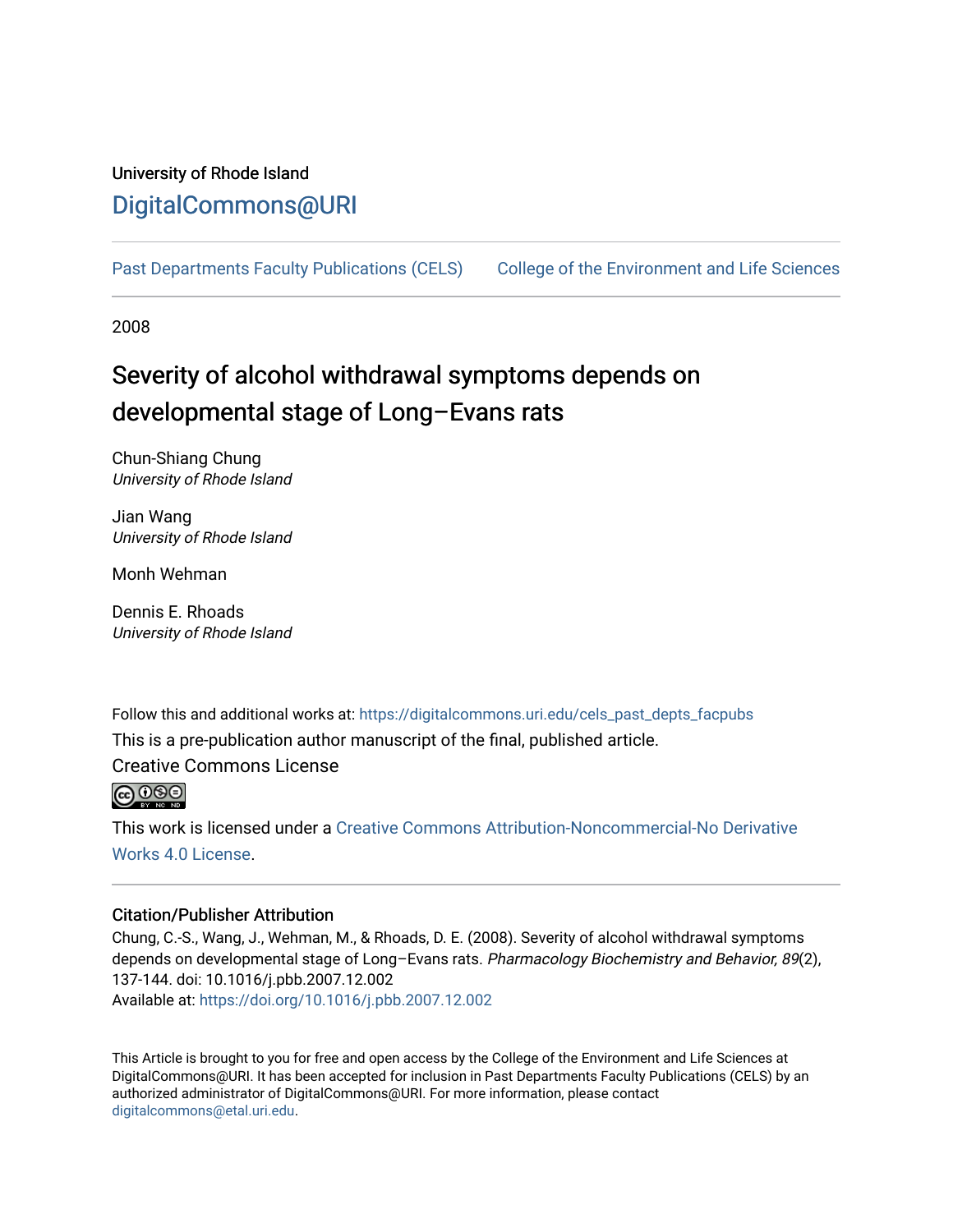

# NIH Public Access

**Author Manuscript**

*Pharmacol Biochem Behav*. Author manuscript; available in PMC 2014 August 17.

Published in final edited form as: *Pharmacol Biochem Behav*. 2008 April ; 89(2): 137–144. doi:10.1016/j.pbb.2007.12.002.

# **Severity of Alcohol Withdrawal Symptoms Depends on Developmental Stage of Long-Evans Rats**

**Chun-Shiang Chung**a, **Jian Wang**a, **Monh Wehman**b, and **Dennis E. Rhoads**a,b

aDepartment of Biochemistry, Microbiology and Molecular Genetics, University of Rhode Island, Kingston RI 02881 USA

<sup>b</sup>Department of Biology, Monmouth University, W. Long Branch, NJ 07764 USA

# **Abstract**

To investigate alcohol dependency and the potential role of age of initial alcohol consumption, Long-Evans (LE) rats were fed an ethanol-containing liquid diet starting at postnatal (P) ages (days): P23-27 (juvenile), P35-45 (adolescent) or P65-97 (young adult). Severity of subsequent withdrawal symptoms was dependent on age when consumption began and on duration of alcohol consumption. Frequency of withdrawal seizures was highest for rats starting consumption as juveniles, intermediate for adolescents and lowest for adults. Normalized to body weight, alcohol consumption was significantly higher for adolescent and juvenile rats than for adults. Sprague-Dawley rats that began alcohol consumption as adolescents (P35) had a level of alcohol consumption identical to that of the adolescent LE rats but showed much lower frequency of withdrawal seizures when tested after 2, 3 and 5 weeks of alcohol consumption. Based on several indicators, the capacity of the juveniles to metabolize ethanol is equal to or exceeds that of adults. Recoveries from a single dose of ethanol (2.5g ethanol/kg body weight) were faster for juvenile LE rats than adults. The rate of decline in blood ethanol concentration was identical for juvenile and adult rats while the corrected ethanol elimination rate was higher for juveniles. The primary isozyme of alcohol dehydrogenase (ADH) in rat liver, ADH-3, had a similar Km and higher activity in liver preparations from juveniles. In conclusion, LE rats beginning alcohol consumption as juveniles or adolescents develop a severe alcohol withdrawal syndrome that may not be attributed entirely to higher levels of consumption and was not explained by any obvious deficiencies in metabolism.

# **Keywords**

adolescence; alcohol consumption alcohol dependency; alcohol metabolism; alcohol withdrawal; intoxication; Long-Evans rats

<sup>© 2007</sup> Elsevier Inc. All rights reserved.

Address correspondance to: Dr. Dennis E. Rhoads, Department of Biology, Monmouth University, W.Long Branch NJ 07764 Phone: 732-571-3429; Fax: 732-263-5243; drhoads@monmouth.edu.

**Publisher's Disclaimer:** This is a PDF file of an unedited manuscript that has been accepted for publication. As a service to our customers we are providing this early version of the manuscript. The manuscript will undergo copyediting, typesetting, and review of the resulting proof before it is published in its final citable form. Please note that during the production process errors may be discovered which could affect the content, and all legal disclaimers that apply to the journal pertain.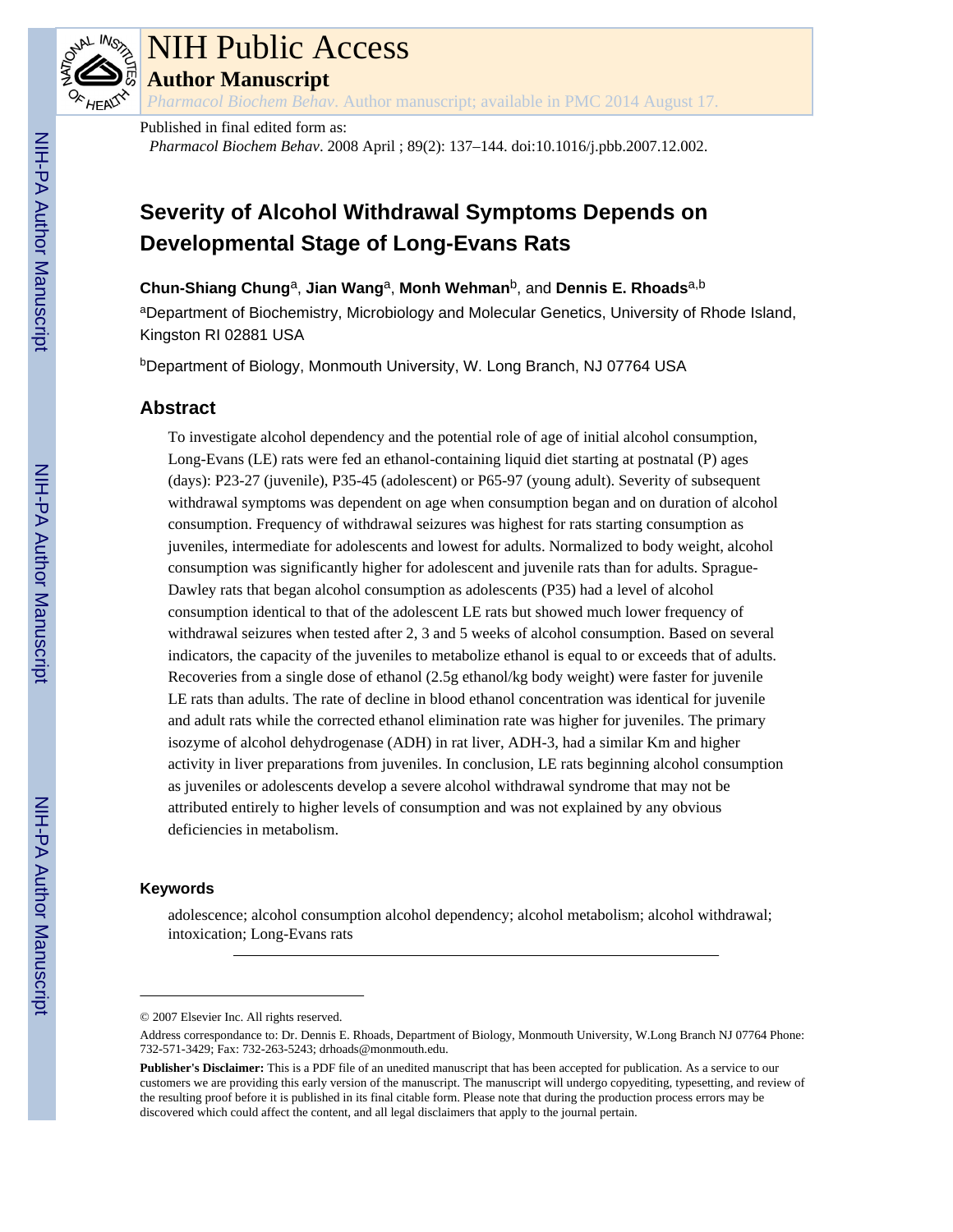# **Introduction**

Specific components of human alcohol abuse can be demonstrated in animals (reviewed in Crabbe et al., 1994; Becker, 2000). As a gauge of alcohol dependency in animal models, the severity of alcohol withdrawal symptoms can be assessed when alcohol exposure is abruptly terminated (e.g., Goldstein, 1972; Majchrowicz, 1975; 1981; Crabbe et al., 1991; Metten and Crabbe, 1996; Becker et al., 1997; Finn and Crabbe, 1997; Becker, 2000). Among severe withdrawal symptoms in humans, convulsive seizures are potentially lethal and occur in up to 15% of chronic alcoholics (Booth and Blow, 1993).

The frequency with which human alcohol consumption begins during and before adolescence has led to increased interest in studying the effects of alcohol on juvenile animals (reviewed by Witt, 1994; Spear, 2000; Hiller-Sturmhöfel and Swartzwelder, 2004; Spear and Varlinskaya, 2005; White and Swartzwelder, 2005). With a number of interesting parallels to adolescent humans, adolescent rats can serve as a model for studying effects of alcohol on the immature brain (reviewed by Spear, 2000). Important differences have emerged in comparing the acute effects of alcohol in adolescent and adult rats. Adolescent rats were more sensitive than adults to the effects of ethanol on memory processes and associated hippocampal function (Swartzwelder et al., 1995; Markwiese et al., 1998; White and Swartzwelder, 2005). In contrast, adolescent rats are less sensitive than adults to a number of effects of ethanol that are seen as potential cues to moderate alcohol consumption (reviewed in Spear and Varlinskaya, 2005). These include lessor sensitivities of adolescents to the sedative effects of ethanol and to ethanol-induced motor impairment. In part, this relative insensitivity has been associated with rapid development of acute tolerance during a single ethanol challenge. Tendencies toward increased alcohol consumption and rapid adaptation to the presence of ethanol could translate into a greater susceptibility to alcohol dependency. It is of interest then that adolescent Sprague-Dawley (SD) rats showed less signs of acute withdrawal following single sessions of alcohol exposure (Doremus et al., 2003; Varlinskaya and Spear, 2004) and appeared to be less susceptible than adults to induction of seizures during withdrawal from chronic alcohol (Acheson et al., 1999).

Comparisons among rodent strains and more direct selective breeding of new lines have been useful approaches in moving towards understanding the genetics of alcohol abuse (e.g., Kosobud and Crabbe, 1986; Crabbe et al., 1985; 1991; 1994). During preliminary screening of alcohol withdrawal symptoms, Long-Evans (LE) rats that began chronic alcohol consumption at an early age (25-35 days old) showed more severe withdrawal symptoms than either the more commonly used SD strain or LE rats that began alcohol consumption as adults. The present study characterized the susceptibility of juvenile and adolescent LE rats to the effects of chronic alcohol consumption and tested whether the difference in withdrawal severity resulted from differences in ethanol consumption or deficiences in ethanol metabolism.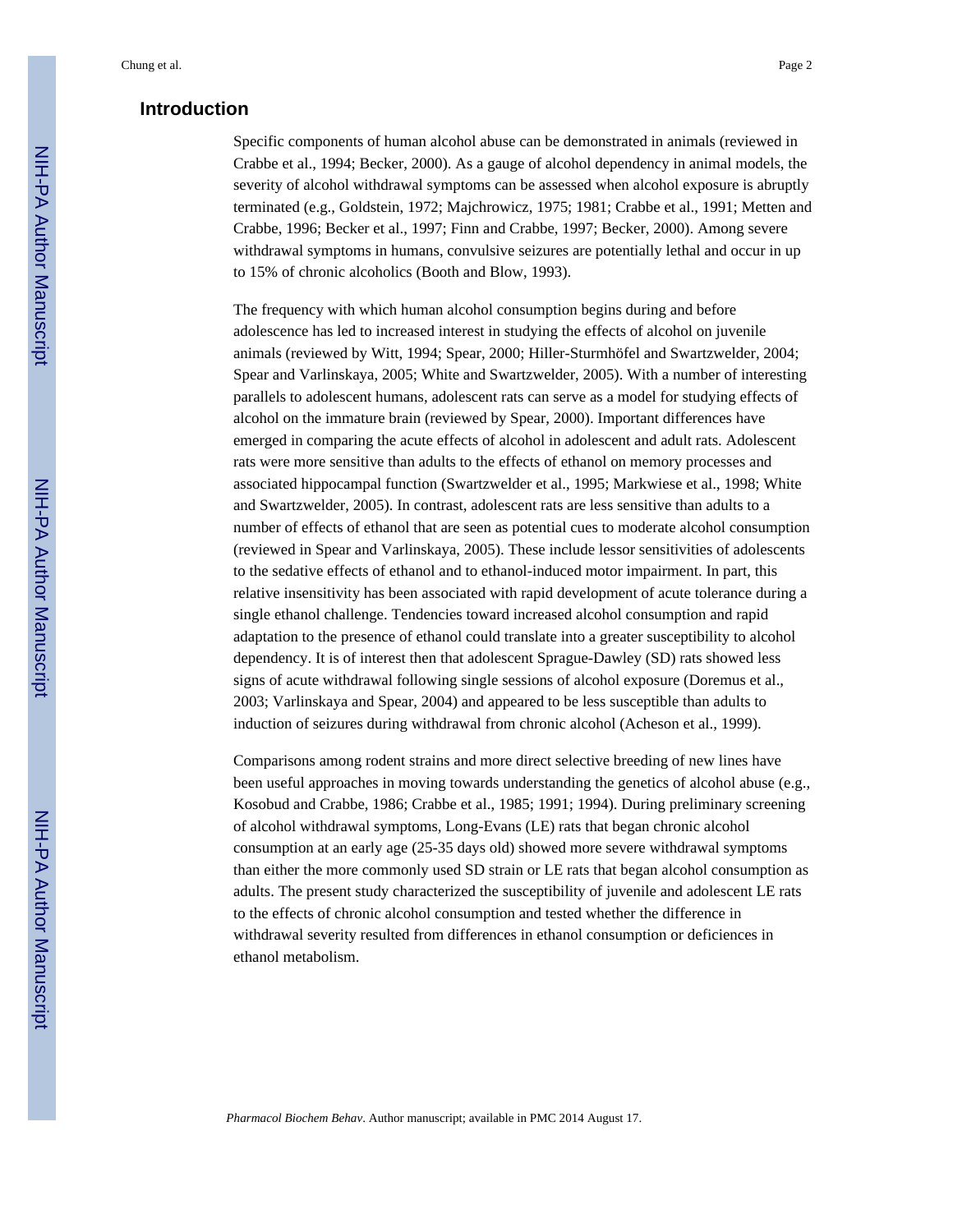# **Materials and Methods**

#### **Animals**

Male Long-Evans (LE) and Sprague-Dawley (SD) rats were obtained from Charles River Laboratories (Wilmington MA; Raleigh NC) and used after 3-14 days of acclimation to our animal facility. In addition, breeding pairs of LE rats (also obtained initially from Charles River Laboratories) were maintained as an additional source of animals already acclimated to our facility. Rats were maintained in a controlled temperature and humidity environment with a light cycle from 0700 to 1900. In studies of chronic ethanol treatment, rats were housed individually and fed for up to five weeks with a preformulated liquid diet (Lieber and DeCarli, 1982; LD'82 Liquidiets, Bioserv Inc., Frenchtown NJ) that was presented in feeding tubes (Bioserv Inc.). The diet was prepared and administered according to the manufacturers specifications with a final ethanol concentration of 6.7% (v/v) achieved by the end of the first week. Rats had unlimited access to the ethanol-containing diet and the amount of diet consumed was recorded daily for each rat. Based on consumption of ethanol diet the previous day, control rats were pair-fed an isocaloric ethanol-free formula (Bioserv Inc.). Based on results of initial trials and the generally accepted developmental progression for rats (Spear, 2000), rats were started on the liquid diets at one of three postnatal (P) ages (days): P23 to 27 (juvenile), P35 to 45 (adolescent) and P65-97 (young adult). Although a range of starting ages was used for each group, the administration period was as indicated. So for three weeks of diet administration, a P25 rat was tested at P46 whereas a P35 rat was tested at P56. Weights and average alcohol consumption were determined weekly. For alcohol dehydrogenase studies, ethanol-naïve animals were sacrificed by decapitation, livers and brains were removed by dissection and fractionated immediately or stored at −70°C prior to use. All protocols involving rats were reviewed and approved by the Institutional Animal Care and Use Committees of University of Rhode Island and/or Monmouth University as prescribed in the *Public Health Service Guide for Care and Use of Laboratory Animals*.

#### **Alcohol withdrawal symptoms**

Rats consumed the ethanol-containing diet for a period of 2, 3 or five weeks. Rats were monitored for the appearance of specific ethanol withdrawal symptoms after being switched from the ethanol-containing diet to the control formula (thereby affecting ethanol withdrawal). Initial trials led to testing a single measure of withdrawal severity: frequency of a stereotypic escalating response resulting from relatively mild handling and consisting of hyperreflexia (frequently including vocalizations), induced running episodes and convulsive seizures. These symptoms of alcohol withdrawal are well established for rats through the work of Majchrowicz (1975; 1981). Testing began with routine sensory stimuli associated with removing the cage from the rack and mild handling (rats were picked up by the tail and returned to the cage). The frequency with which seizures resulted from handling in this matter was calculated for each age group. A rat was scored as showing this withdrawal symptom only if it went through the full escalating response ending in a seizure and, thus, it is frequency of withdrawal seizures that is reported (see Figure 1). It should be emphasized that this study is focused on a single measure of alcohol withdrawal. A minimum of 4 hours of alcohol withdrawal occurred before testing began and handling occurred each hour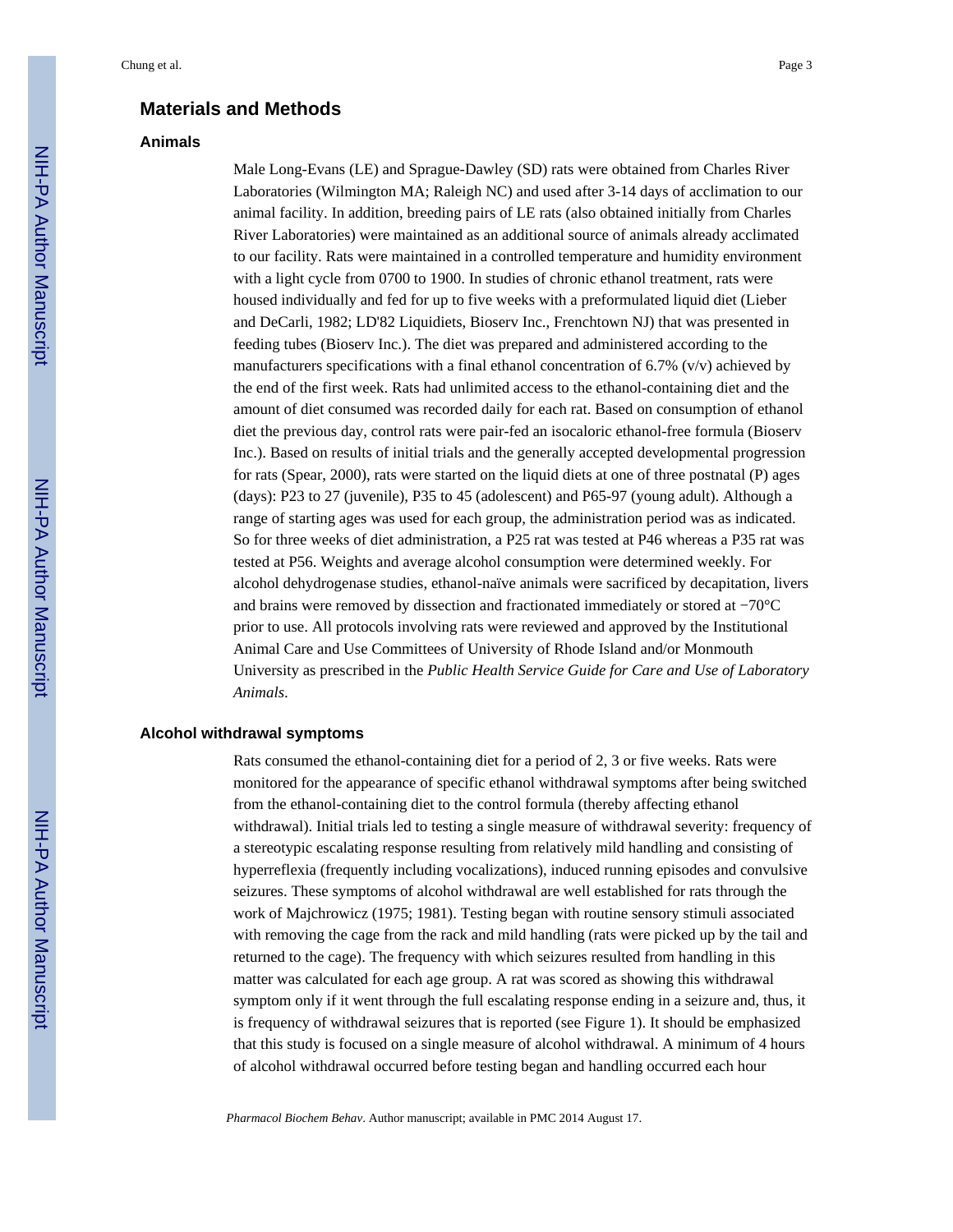thereafter until withdrawal symptoms were observed. For juvenile and adolescent rats, this was between 4 and 6 hours. This withdrawal symptom was not observed in adults with testing extended to 24 hours after withdrawal. The time when withdrawal symptoms might occur depends more on when the individual rat had its last 'drink' than when the alcoholcontaining diet was removed. The latter represents the limit of minimum withdrawal time but a given rat may not have consumed any of the diet for some period of time prior to actual withdrawal. In addition, pair-fed control rats were handled and tested for each age group to guard against the presence of any unusual seizure susceptibility that is independent of alcohol consumption and withdrawal.

### **Injection of ethanol**

Ethanol was administered as described by Lumeng *et al.* (1979) with minor modifications. Juvenile (P23) and adult (P90) rats were given an intraperitoneal (i.p.) injection with a 20% (v/v) solution of ethanol (2.5 g ethanol/kg of body weight) in sterile saline. Tail blood samples were collected in heparinized capillary tubes at 30 min and again at additional 45 minute intervals following injection. A 20 μl sample of blood was drawn for each time point after injection of ethanol.

#### **Determination of blood ethanol concentration (BEC)**

To analyze BEC, the micromethod of Roach and Creaven (1968) was used without significant modification. Samples were analyzed for ethanol by gas chromatography (model 700 Capco Anaerobic Identification system, Sunnyvale, CA). The system included a thermal conductivity-95 mA current detector and helium as the carrier gas (flow rate of 120 ml/min). The temperature of the column and detector was  $110^{\circ}$ C while the injection port temperature was 150°C. The glass capillary column was 6 ft  $\times$  1/4 inch (i.d.) and packed with 10% SP 1000 and 100/120 chromosorb W AW. Retention time for ethanol was 2 min under the above conditions. The concentration of ethanol in the blood samples was calculated by comparing the peak height with that of an ethanol standard. Additional determinations of BEC were made using an enzymatic assay (NAD-ADH Assay Kit, Sigma Diagnostics, St. Louis MO).

#### **Intoxication scoring**

Following injection with ethanol (see above), behavioral analysis was used to rate each rat for signs of alcohol intoxication. At each time point before the tail blood sample was drawn, each rat was scored for intoxication (Majchrowicz, 1975). According to Majchrowicz's classifications, ethanol intoxication and the steps toward recovery following intoxication can be categorized by degrees of severity from neutrality through sedation, ataxia 1, ataxia 2, ataxia 3, loss of righting reflex (LRR), coma and death. No symptom more severe than LRR was encountered with the dose used in this study. Therefore, the severity of ethanol intoxication was scored: 5 for LRR (unable to right itself within 3 seconds of being placed on its back), 4 for severe locomotor impairment (Majchrowicz's ataxia 3: broadly staggering gait if moves forward at all, no elevation of abdomen and pelvis, heavy general sedation and lethargy), 3 for intermediate locomotor impairment (Majchrowicz's ataxia 2: somewhat staggering gait, some elevation of abdomen and pelvis when moving forward), 2 for mild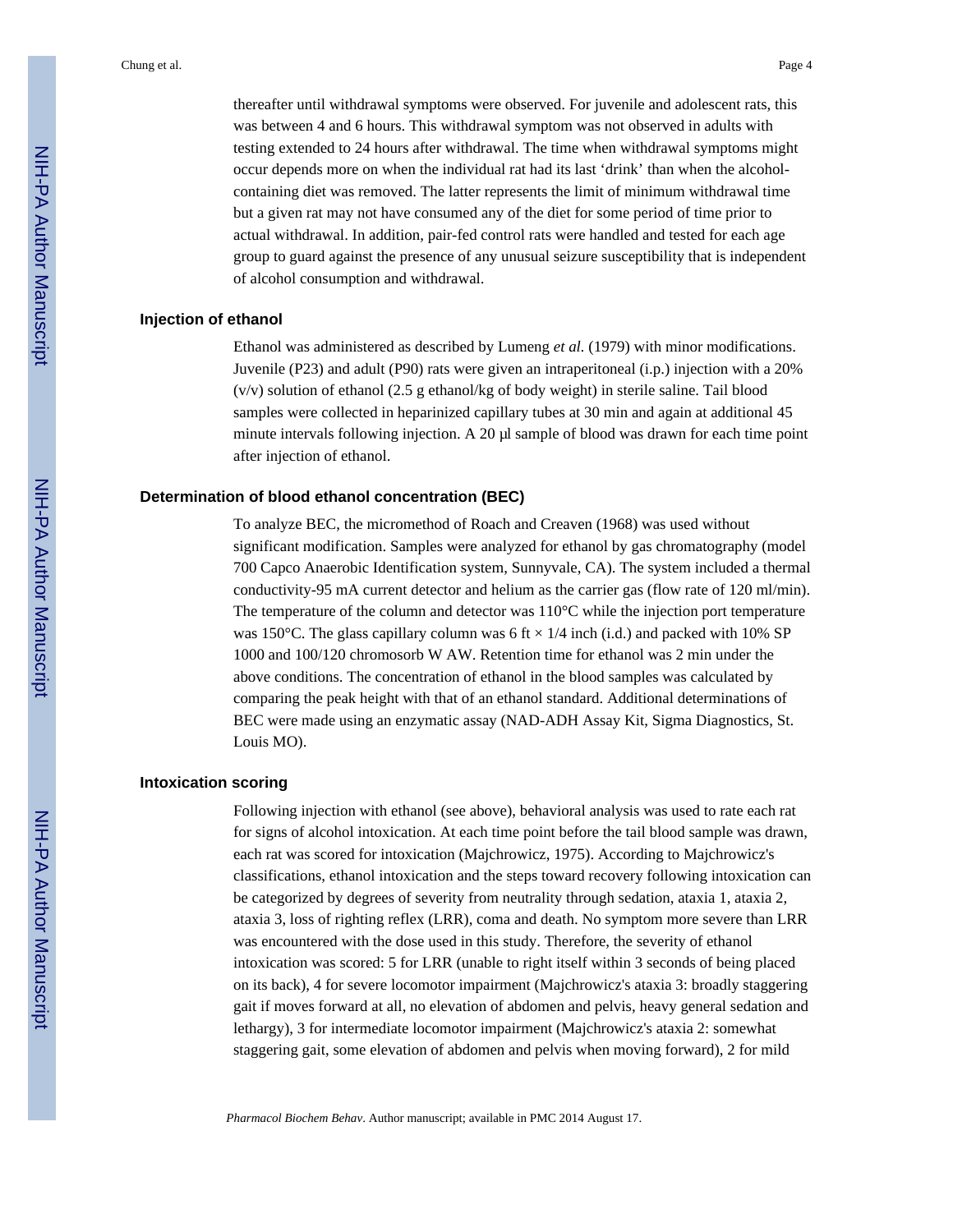locomotor impairment (Majchrowicz's ataxia 1: heavier sedation, sluggish and uncoordinated but staggering gate not pronounced with sustained elevation of the abdomen and pelvis when moving forward), 1 for sedation without motor impairment, and 0 for neutrality (no sign of intoxication, normal body tone, startle reflex apparent). Five individual investigator scores were used to assess each rat's behavior at each time point and used to arrive at a composite intoxication score.

### **Alcohol dehydrogenase (ADH)**

Alcohol dehydrogenase was enriched from liver and brain extracts using the method of Dalziel (1961) with some modification. Rat livers and brains (stored at −70°C) were thawed, cut into small pieces and homogenized in 10 volumes of 10 mM Tris/HCl (pH 7.0) containing 0.5 mM dithiothreitol. The homogenates were centrifuged at  $4^{\circ}$ C at 10,400 xg for 1 hr and the supernatant was centrifuged at 85,000 xg for another hr. The supernatants were collected for ammonium sulfate fractionation. Eighty percent of the enzyme is precipitated between 0.5 and 0.67 ammonium sulfate saturation (Dalziel, 1961). Ammonium sulfate (300g/l) was added to the supernatant with subsequent mixing at  $4^{\circ}$ C for 1 hr. After centrifugation (20,000 xg for 30 min), ammonium sulfate (110g/liter) was added to the supernatant. This was stirred for 1 hr and the suspension was centrifuged as before. The resulting pale-red precipitate containing the enzyme was then resuspended in 3 ml of 10 mM Tris buffer, pH 7.4, and desalted using a Bio Rad 10 DG desalting column. The enzyme solutions were stored at −70°C and used for ADH activity and electrophoresis.

#### **Measurement of ADH activity**

The ADH activity was measured spectrophotometrically as described by Julia et al. (1987). The absorbance change at 340 nm for NADH production was measured at 30°C in a Gilford Response II spectrophotometer (Ciba Corning Diagnostics Corp., Oberlin, OH). The activities of ADH isozymes from rat tissues were determined in 0.1M glycine/NaOH buffer (pH 10.0) with coenzyme and different substrates:  $4 \text{ mM } \text{NAD}^+$  and  $1 \text{ mM }$  octanol, respectively, for ADH-2, or 2.4 mM NAD<sup>+</sup> and 33 mM ethanol, respectively, for ADH-3. Enzyme activity was expressed as Units of activity (μmoles of NADH produced /min). Kinetic constants for ADH-3 were estimated from a Lineweaver-Burk plot of activity measured over a range of ethanol concentrations from 0.2 to 12.5 mM. Starch gel electrophoresis using 2-buten-1-ol as the substrate for ADH activity staining was carried out as described by Julia et al. (1987) but was used only to confirm the presence of ADH-2 and/or ADH-3 in the extracts.

#### **Data Analysis**

Comparisons among age groups and strains were evaluated by analysis of variance (ANOVA) with Bonferonni post tests or where appropriate by repeated-measures ANOVA. Significance was set at  $p<0.05$ .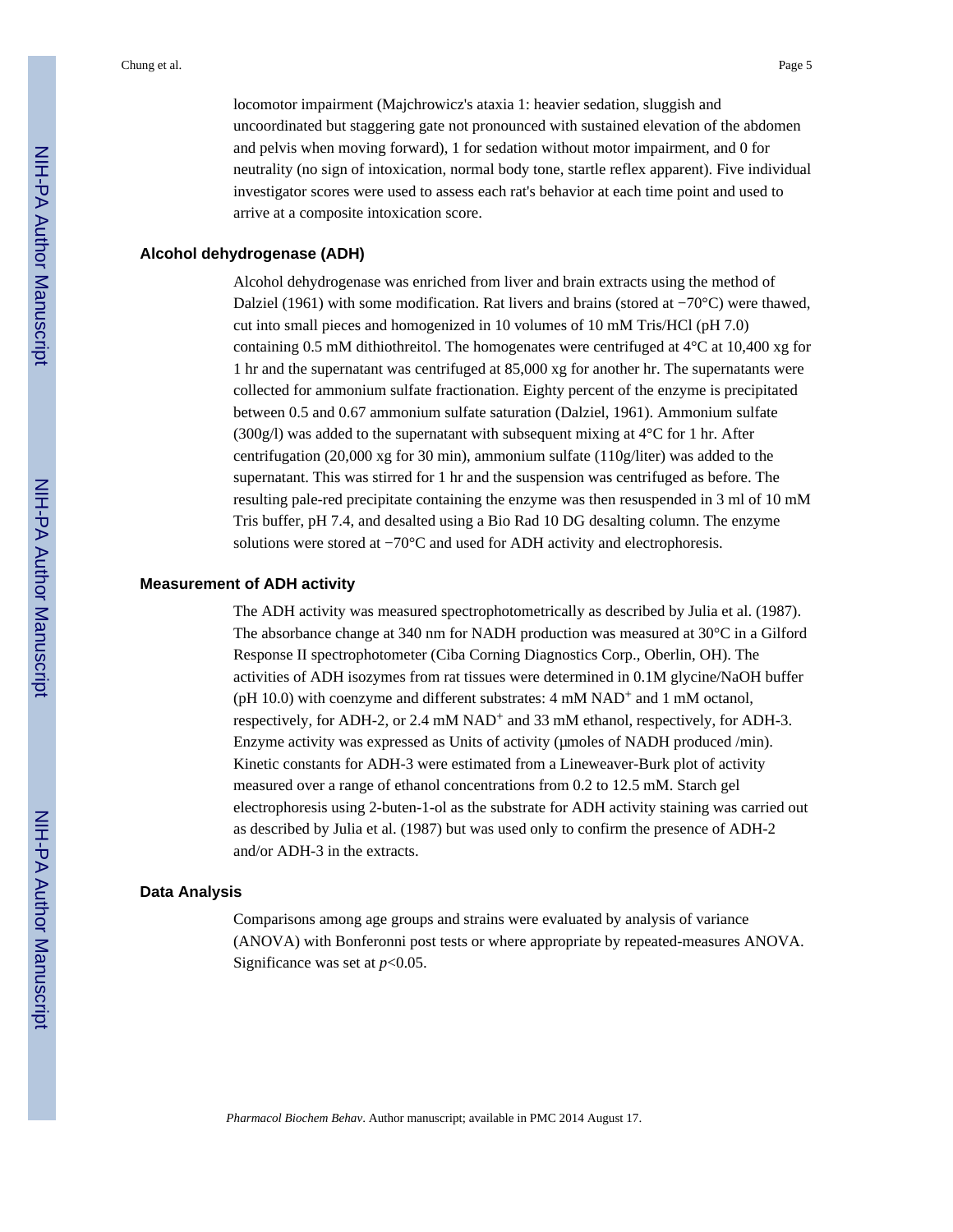# **Results**

#### **Severity of withdrawal syndrome**

Long-Evans rats showed marked differences in the frequency of severe ethanol withdrawal symptoms as a function of the age at which alcohol consumption began and duration of alcohol consumption (Figure 1). For rats that began consuming alcohol as juveniles (23-27 days old), 33% progressed through an escalating pattern of hyperreflexia, running episodes and convulsive seizure during alcohol withdrawal after 2 weeks of alcohol consumption. This seizure-frequency increased with length of time consuming the alcohol diet, reaching nearly 100% after 5 weeks of alcohol consumption when consumption began as juveniles. In addition, withdrawal seizures tended to be more severe after 5 weeks of alcohol consumption with a mortality rate of 43% (13 out of 30) following prolonged convulsive episodes. Rats beginning alcohol consumption as adolescents (35-45 days old) showed a moderately high frequency of withdrawal seizures after 3 weeks and reached approximately 50% after consuming the ethanol diet for a total of 5 weeks. The severity of the convulsive episodes was less with mortality reduced to 17% (5 out of 30) after completing five weeks of the feeding paradigm. In sharp contrast to these results, LE rats beginning alcohol consumption as young adults (65-97 days old) showed essentially no signs of alcohol withdrawal following 5 weeks of alcohol consumption. Thus, there was an apparent correlation between ethanol withdrawal severity and age of initial alcohol consumption in these LE rats.

For comparison, age-matched pair-fed control rats were tested for all groups. The stereotypic pattern of hyperreflexia, running episodes and convulsive seizures was not seen in any pair-fed control rats at any age and thus was specific in this study to alcohol consumption and withdrawal. This rules out a general sensitivity of this strain to convulsions during handling or following administration of liquid diets. Also for comparison, one group of adolescent (P35) Sprague-Dawley rats was tested. Subsequent withdrawal symptoms were low with only 1 out of 12 rats showing the stereotypic alcohol withdrawal response after 5 weeks of ethanol consumption. Thus, the sensitivity of LE rats to developing a strong alcohol withdrawal syndrome when they begin alcohol consumption as adolescents is not a characteristic of all adolescent rats.

Average alcohol consumptions differed significantly  $[F(3,34) = 23.41$ ,  $p < 0.001]$  among groups with higher average alcohol consumption by younger rats when normalized to body weight (Figure 2). Alcohol consumption by juvenile rats (P23-27) was significantly higher than that of the P35-45 adolescent group  $(p<0.01)$  and than that of the P65-97 adult group (p<0.001). Alcohol consumption by the adolescent group was also significantly higher than that of the adults  $(p<0.01)$ . In all three age groups, rats gained weight during the feeding schedule (Table1). However, analysis of final weights showed significant differences with ethanol-fed rats weighing up to 20% less than pair-fed controls (Table 1) at the end of the five week period. The weight difference was significant within each age group ( $p<0.01$  for P25 LE, p<0.001 for P35 LE and P90 LE). Comparison of alcohol consumption by rats starting alcohol consumption either as juveniles or as adults showed significant differences between age groups  $[F (9,61) = 18.43, p<0.001]$  (Figure 3). Those that began alcohol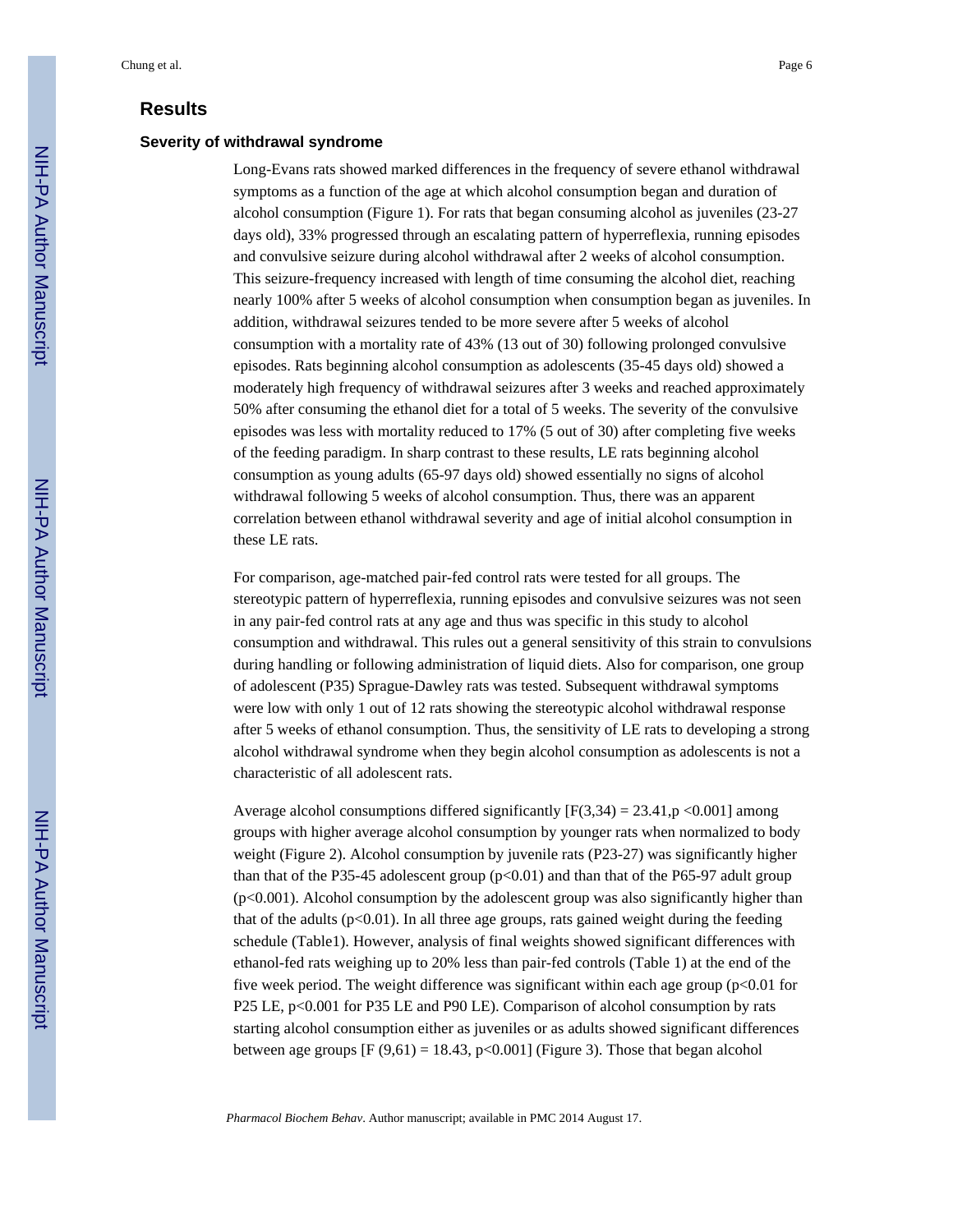Comparison of adolescent LE and SD rats showed nearly identical levels of average alcohol consumption between the two strains (Figure 2). The SD strain showed weight gain comparable to what was seen with the LE rats and, like LE, ethanol-fed SD rats weighed significantly less  $(p<0.001)$  than the corresponding pair-fed controls (Table 1). Thus, in both average alcohol consumption and weight gain, there was no significant difference between the adolescents of the two strains. This is important because it contrasts sharply with the marked difference in frequency of alcohol withdrawal seizures between the two strains (Figure 1).

#### **Ethanol elimination rates and recovery from intoxication**

Following a single injection with ethanol, the blood ethanol concentration (BEC) of ethanolnaïve adult LE rats (P90, mean weight  $=$  349g) was significantly higher than that of immature LE rats (P23, average weight =  $50g$ ) at all time points (p<0.01) (Figure 4). Extrapolating to the y intercept of the regression lines for the decrease in BEC with time, maximum BEC was significantly lower  $(p<0.005)$  for juveniles (285mg/dl) than for adults (395mg/dl). The slopes of these regression lines were 67 mg/dl/hr for juveniles and 66 mg/dl/hr for adults indicating there was no significant difference in the rate of decrease of BEC. However, accounting for the differences in mass and ethanol distribution (Widmark's formula; Kalant, 1971), the corrected ethanol elimination rates were significantly higher (*p*<0.01) for juveniles (587 mg/kg/hr) than adults (416 mg/kg/hr).

The severity of ethanol intoxication was scored for each rat prior to drawing blood samples and averaged for each time point (Figure 5). Adult rats showed significantly more severe intoxication responses than immature rats at each of the time points ( $p < 0.01$  for all time points). Adult rats required up to 255 minutes to recover to neutrality, compared to 165 minutes for juveniles. These results were consistent with the higher average BEC in adults (Figure 4) and the faster corrected ethanol elimination rates in juveniles.

### **Comparison of ADH activity between juvenile and adult L/E rats**

Liver ADH-3 activity (Table 2) was significantly higher (p<0.001) in juvenile LE rats compared to their adult counterparts. Liver ADH-2 activity was also significantly higher (P<0.001) in juveniles (Table 2). As expected, the brain ADH-2 activities of immature and adult rats were very low (less than 10% of the liver activity) and there was no significant difference between the two age groups (Table 2). Starch gel electrophoresis with activity staining of ADH from brain and liver homogenates was used to verify the presence of isozymes of ADH which had been operationally defined using different substrate specificity. ADH from liver and brain of immature and adult rats had the same patterns in the starch gel electrophoresis (data not shown). As expected, ADH-2 was detected as an anodic isoenzyme in both brain and liver and ADH-3 was detected as a cathodic isoenzyme in liver but not brain tissue. The Michaelis constants (Km values) from Lineweaver-Burk plots for ADH-3 were not significantly different for ADH-3 from juveniles ( $Km = 0.49$  mM) and adults ( $Km$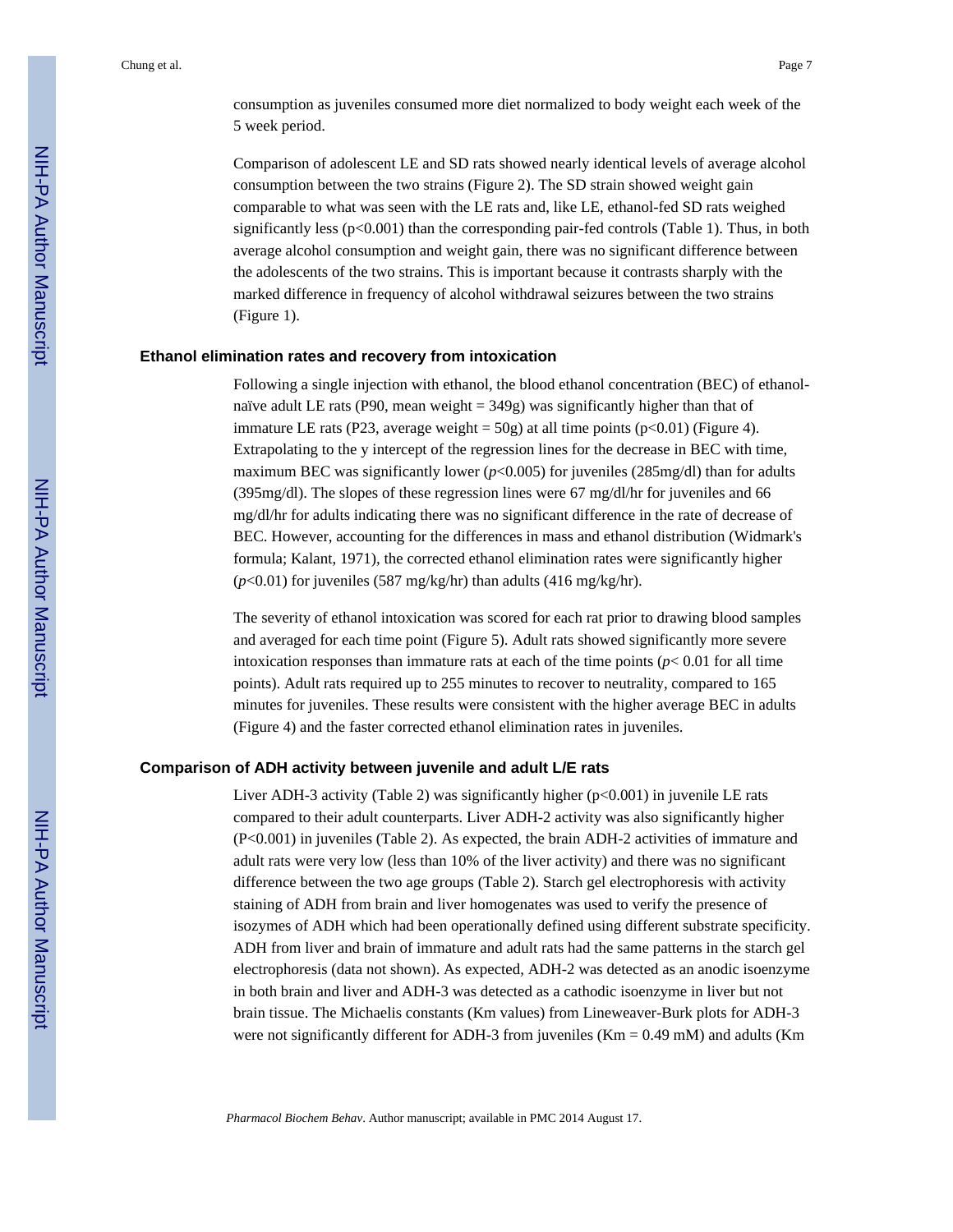$= 0.51$  mM). Thus, the difference in ADH-3 activities is most likely associated with the amount of enzyme present rather than the kinetic properties of the enzyme.

# **Discussion**

Cessation or reduction of alcohol consumption after periods of prolonged alcohol intake results in an alcohol withdrawal syndrome in humans and other animals. Physical withdrawal symptoms represent a gauge of the severity of alcohol dependency. Alcohol withdrawal symptoms range from anxiety, mild tremors and hyperreflexia to severe convulsions and seizures (Victor and Brausch, 1967; Goldstein, 1972; Majchrowicz, 1975; 1981; Ballenger and Post, 1978; Crabbe et al., 1991; Babor et al., 1992; Booth and Blow, 1993; Metten and Crabbe, 1996; Becker et al., 1997; Finn and Crabbe, 1997; Metten et al., 1998; Becker, 2000). In general, the physical symptoms associated with alcohol withdrawal reflect hyperexcitation in the central nervous system following chronic consumption of alcohol. The physical symptoms associated with alcohol withdrawal are considered a potent force in promoting further alcohol consumption (Becker et al., 1997) and thus it is of interest to define any conditions or genetic factors associated with pronounced symptoms of alcohol withdrawal (Crabbe et al., 1991).

The present study showed for alcohol withdrawal seizures such factors include the developmental stage at which rats begin alcohol consumption. Given the relatively narrow window through which sexual maturation occurs in rats (Spear, 2000), it is clear for the LE strain that immature rats show a high frequency of alcohol withdrawal seizures that were not seen when the rats begin alcohol consumption following sexual maturation as young adults. There is a marked decrease in the severity of alcohol withdrawal symptoms that appears to be correlated in the LE rats with the progression from juvenile to adolescent to adult in terms of the age that alcohol consumption began. As a gauge of alcohol dependency, differences in the frequency of withdrawal seizures when LE rats began alcohol consumption as juveniles and adolescents were characterized by their overall severity (mortality reached 42% after prolonged convulsive episodes), the ease with which they could be triggered (mild handling), and the speed with which they developed. Withdrawal symptoms began developing within two weeks for LE rats beginning consumption as juveniles and within 3 weeks for those beginning consumption as adolescents. This was in sharp contrast to rats that began consumption as adults and showed essentially no withdrawal symptoms after five weeks of alcohol consumption. Although the adult LE rats were resistant to alcohol dependency by the standard applied in this study, other approaches have shown that a relatively severe alcohol withdrawal syndrome can be induced in adult LE rats using ethanol vapor inhalation (Ruwe et al., 1986) which yielded BEC up to 400 mg/dl. Liquid diets generally result in BEC below 200mg/dl (Gonzales et al., 1987; Gonzales et al., 1991; Wang, Chung and Rhoads, unpublished results). Longer periods of ethanol administration have been used in studying chronic effects of ethanol on adult LE rats (Thinschmidt et al., 2003) and it appears that withdrawal symptoms can be elicited in adult LE rats with significantly longer periods of chronic alcohol consumption (Chung, Wang and Rhoads, unpublished) though these were much less severe than those reported here for LE rats beginning consumption as juveniles or adolescents or for those induced using ethanol vapor inhalation (Ruwe et al., 1986). Absence of seizures in any pair-fed control LE rats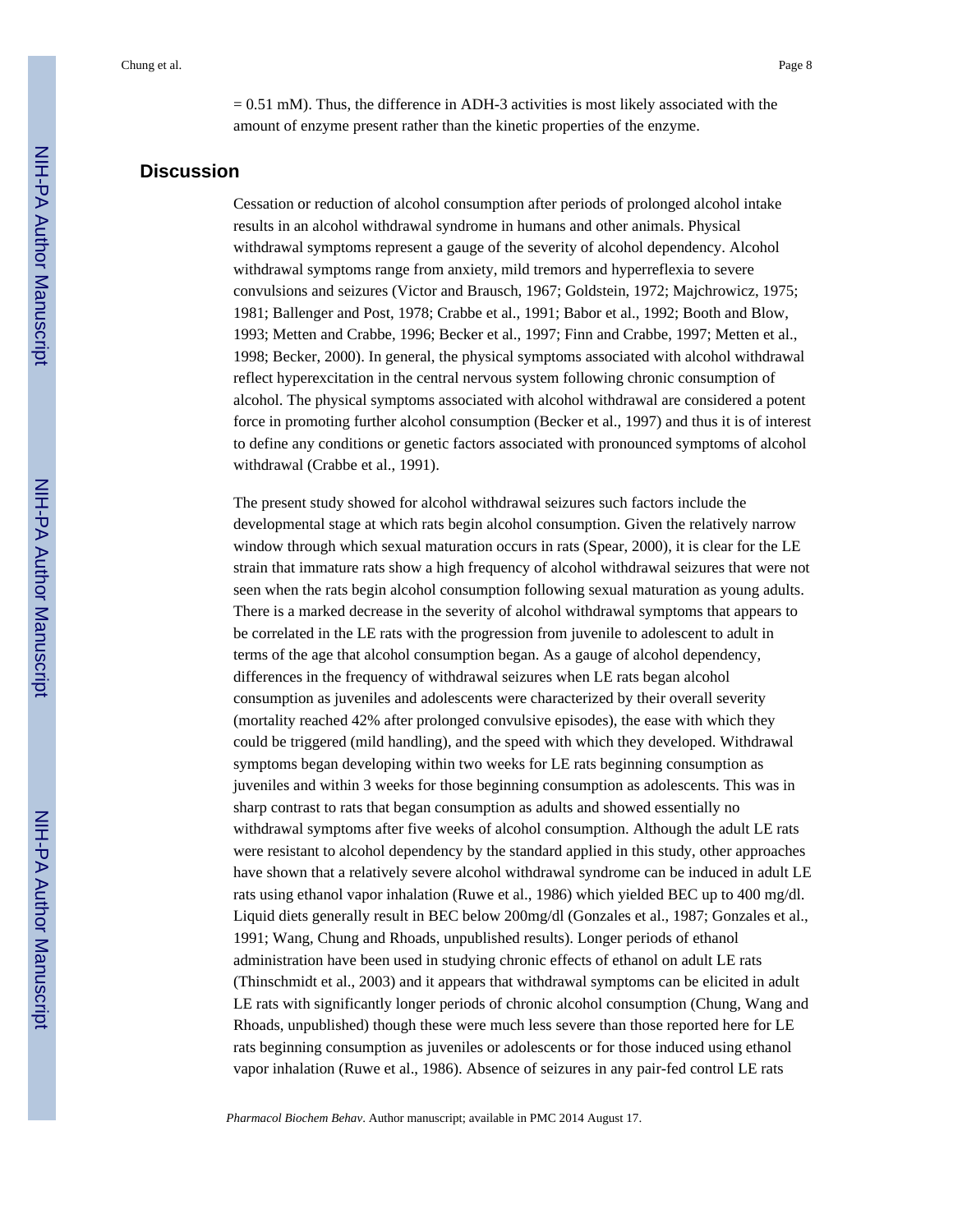rules out any generalized seizure susceptibility independent of ethanol consumption and withdrawal.

The relationship between the severity of withdrawal symptoms and BEC is relevant to interpretation of the present results because immature rats consumed significantly more ethanol, normalized to body weight, than the adults. On the most basic level, differences in alcohol dependency at different ages could be explained by differences in alcohol consumption or by deficiencies in alcohol metabolism or clearance. Spear and coworkers have reported a tendency of immature rats to consume more liquids and food than their adult counterparts (see Doremus et al., 2005). This is supported by the current study with juveniles and adolescents consuming significantly more of the ethanol-containing diet and thus consuming more ethanol. Monitoring consumption of the control diet helped confirm that normalized to body weight more diet was being consumed by the immature animals, presumably a reflection of the high caloric demands of relatively rapid periods of growth. Followed over several weeks, the juvenile rats consistently consumed more diet and hence more alcohol than their adult counterparts (Figure 3). Given the overall tendency of immature rats to eat and drink more than their adult counterparts, the greater alcohol consumption here is probably a secondary consequence of this more general tendency. Nevertheless, this raises the question of whether the higher alcohol consumption may alone explain the greater alcohol withdrawal syndrome. In relating alcohol consumption to subsequent signs of dependency, the limited comparison betweeen adolescent LE and SD rats is therefore crucial. Nearly identical levels of alcohol consumption (18 g ethanol/kg/ day) were observed with the two strains over the 5 week course of ethanol consumption with alcohol consumption beginning as adolescents. However, SD rats that began alcohol consumption as adolescents showed very low frequency of subsequent withdrawal seizures compared to the LE strain. Thus, elevated consumption, which was identical between the two strains, is not necessarily linked to withdrawal seizures when alcohol consumption begins in adolescence. This implies that elevated consumption may not fully account for the differences in withdrawal severity of LE rats when they begin consumption as juveniles or adolescents when compared to the relative resistance of those that began consumption as adults. That SD rats beginning alcohol consumption as adolescents did not show any hightened withdrawal response is consistent with studies wherein there was no report of unusual alcohol dependency using two-week-old SD rats (Sun et al., 1987). The extent of strain specificity for this developmental stage-specific alcohol dependency requires more study as does the underlying brain systems supporting this susceptibility.

If immature LE rats were deficient in some aspect of alcohol metabolism then actual ethanol exposure might be even higher than expected. This was not the case. Ethanol metabolism was assessed by both indirect and direct measures in a comparison of juvenile and adult rats. Following a single injection of ethanol (2.5 g/kg), the corrected ethanol elimination rate of immature rats was significantly higher than adult rats. It should be noted that the slope of the line for the decrease in BEC with time was not different between the two age groups. Therefore, the difference in ethanol elimination rate could be due to a difference in tissue distribution of ethanol between the smaller immature and much larger adult rats. Nevertheless, there was a good temporal correlation between BEC decline and recovery from the intoxicating dose of ethanol with recovery faster in the immature rats than in their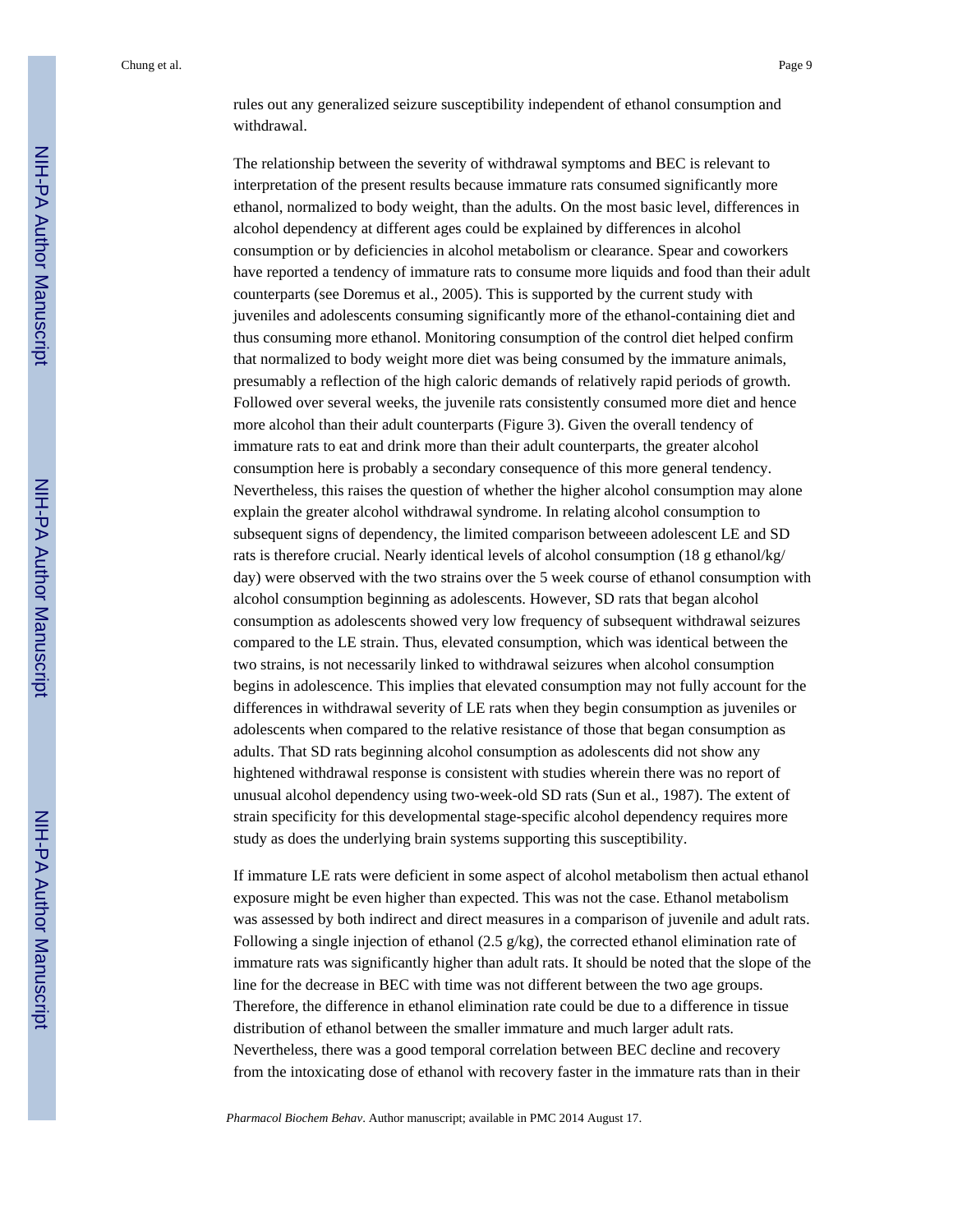adult counterparts. Corrected elimination rates for LE rats are in reasonable agreement with values reported by others for adolescent LE (Webb et al., 2002) and adult Sprague-Dawley (Koivula & Lindros, 1975) rats. Direct measures of ADH activities in liver (which contains ADH-2 and ADH-3 isoenzymes) of immature rats were significantly higher than those of adult rats. Other studies have shown that ADH levels are fully developed by postnatal day 20-30 in other rat strains (Boleda et al., 1992; Horton & Mills, 1979; Lad et al., 1984) rats. The ADH-2 isozyme cannot be saturated with short-chain alcohols (e.g., methanol, ethanol and butanol) even at fairly high concentrations (Julia et al., 1987). Thus, it is the ADH-3 isozyme that it considered more important in ethanol elimination and it is significant that ADH-3 activity was 44% higher in juvenile LE rat liver than in that of the adult liver. There was no difference between the two age groups of LE rats in the low levels of ADH activity detectable in brain (which contains only ADH-2). The Km values for liver ADH-3 showed no difference between the two age groups, and the Km values were within the normal range reported (0.10-1.96 mM) (Babor, 1992). The difference then in liver ADH enzyme activity under Vmax conditions is most likely the result of higher enzyme content per mg protein (Lad et al., 1984) in immature LE rats. Together, these results indicate there was no deficiency in alcohol metabolism, and, if anything, a greater capacity to clear alcohol in the juvenile LE rats. In general, studies of alcohol elimination and ADH activities in other strains have indicated that adolescent rats have the same or higher levels of ethanol metabolism compared to their adult counterparts (reviewed in Spear and Varlinskaya, 2005), a conclusion that is supported by this study with LE rats. In a comparison of intoxication (loss of righting reflex) and ethanol elimination rates between male and female P45 LE rats, Webb et al. (2002) showed that LRR was induced in adolescent LE rats at a slightly higher dose of ethanol (3 g/kg). They also reported ethanol elimination rates that support the conclusion that there is no deficiency in ethanol metabolism in the less mature rats of this strain.

Rats in each of the age groups gained weight while consuming the ethanol diet however they weighed about 20% less on average than pair-fed controls. This was true for adults as well as immature rats and for adolescents of both the LE and SD strains. Thus, it would not appear to be a factor in the differences seen in appearance of alcohol withdrawal seizures. The reduced weight gain of the ethanol-fed rats compared to the control rats agreed with the findings of others (e.g., Gonzales et al., 1987; Gonzales et al., 1991). While the underlying cause of weight differences in otherwise pair-fed rats is not known, it was eliminated within two weeks of switching ethanol-fed rats to the control diet (Chung and Rhoads, unpublished results) and appears to be fully reversible at this stage.

In conclusion, the availability of LE rats and the speed and severity with which alcohol withdrawal symptoms appear in juvenile rats, make this an excellent model system both for better understanding genetic factors associated with alcohol dependency and for identifying the potentially unique risks associated with adolescent alcohol abuse.

# **Acknowledgments**

The authors thank Ms. Monica Cassity (University of Rhode Island) for assistance with animal care and Sean Casavant, Philip Empey, Bruno Soffientino and Joe Susa (University of Rhode Island) and Sean Bhattacharya, Lisa Stickle, Reuven Feldman, Jennifer Huggan, Ashley Toth, and Joseph McLaughlin (Monmouth University) for their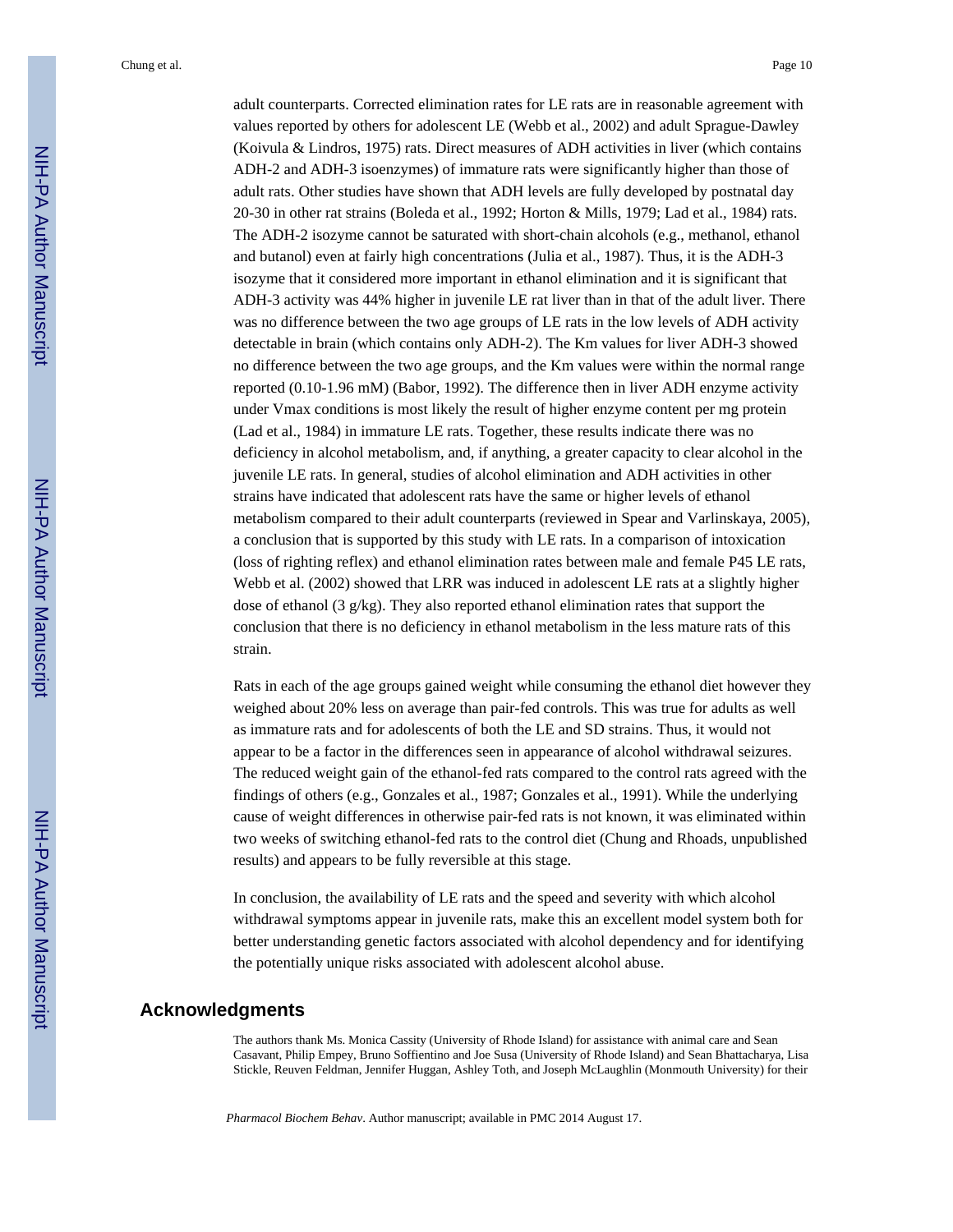help in preparing and administering the liquid diet, monitoring alcohol withdrawal, collecting blood samples and/or enzyme analyses. We thank Dr. Jay Sperry (University of Rhode Island) for providing and assisting with the gas chromatography. Early portions of this work were supported by NIAAA grant AA07848.

# **References**

- Acheson SK, Richardson R, Swartzwelder HS. Developmental changes in seizure susceptibility during ethanol withdrawal. Alcohol. 1999; 18:23–6. [PubMed: 10386661]
- Babor TF, Hofmann M, DelBoca FK, Hesselbrock V, Meyer RE, Dolinsky ZS, Rounsaville B. Types of alcoholics, I. Evidence for an empirically derived typology based on indicators of vulnerability and severity. Arch Gen Psychiatry. 1992; 49:599–608. [PubMed: 1637250]
- Ballenger JC, Post RM. Kindling as a model for alcohol withdrawal syndromes. Br J Psychiatry. 1978; 133:1–14. [PubMed: 352467]
- Becker HC. Animal models of alcohol withdrawal. Alcohol Res Health. 2000; 24:105–13. [PubMed: 11199277]
- Becker HC, Diaz-Granados JL, Weathersby RT. Repeated ethanol withdrawal experience increases the severity and duration of subsequenct withdrawal seizures in mice. Alcohol. 1997; 14:319–26. [PubMed: 9209546]
- Boleda MD, Farres J, Guerri C, Pares X. Alcohol dehydrogenase isoenzymes in rat development, effect of maternal ethanol consumption. Biochem Pharmacol. 1992; 43:1555–61. [PubMed: 1567477]
- Booth BM, Blow FC. The kindling hypothesis: further evidence from a US national study of alcoholic men. Alcohol Alcohol. 1993; 28:593–8. [PubMed: 8274184]
- Crabbe JC, Merrill C, Belknap JK. Acute dependence on depressant drugs is determined by common genes in mice. J Pharmacol Exp Ther. 1991; 257:663–7. [PubMed: 2033513]
- Crabbe JC, Kosobud A, Young ER, Tam BR, McSwigan JD. Bidirectional selection for susceptibility to ethanol withdrawal seizures in *Mus musculus*. Behav Genet. 1985; 15:521–36. [PubMed: 4096679]
- Crabbe JC, Belknap JK, Buck KJ. Genetic animal models of alcohol and drug abuse. Science. 1994; 264:1715–23. [PubMed: 8209252]
- Dalziel K. The preparation and properties of crystalline alcohol dehydrogenase from liver. Biochem J. 1961; 80:440–5. [PubMed: 13719495]
- Doremus TL, Brunell SC, Varlinskaya EI, Spear LP. Anxiogenic effects during withdrawal from acute ethanol in adolescent and adult rats. Pharmacol Biochem Behav. 2003; 75:411–8. [PubMed: 12873633]
- Doremus TL, Brunell SC, Rajendran P, Spear LP. Factors influencing ethanol consumption in adolescent relative to adult rats. Alcohol Clin Exp Res. 2005; 29:1796–1808. [PubMed: 16269909]
- Finn DA, Crabbe JC. Exploring alcohol withdrawal syndrome. Alcohol Health Res World. 1997; 21:149–156. [PubMed: 15704352]
- Goldstein DB. Relationship of alcohol dose to intensity of withdrawal signs in mice. J Pharmacol Exp Ther. 1972; 180:203–15. [PubMed: 5062297]
- Gonzales RA, Ganz N, Crews FT. Variations in membrane sensitivity of brain region synaptosomes to the effects of ethanol in vitro and chronic in vivo treatment. J Neurochem. 1987; 49:158–62. [PubMed: 3585327]
- Gonzales RA, Crews FT. Chronic ethanol inhibits receptor-stimulated phosphoinositide hydrolysis in rat liver slices. Alcohol. 1991; 8:131–6. [PubMed: 1648364]
- Hiller-Sturmhöfel S, Swartzwelder HS. Alcohol's effects on the adolescent brain. What can be learned from animal models. Alcohol Research Health. 2004/5; 28:213–21.
- Horton AA, Mills DJ. Developmental patterns of alcohol dehydrogenase and aldehyde dehydrogenases in homogenates and subcellular fractions of rat liver. Mech Age Develop. 1979; 11:363–70.
- Julia P, Farres J, Pares X. Characterization of three isoenzymes of rat alcohol dehydrogenase, tissue distribution and physical and enzymatic properties. Europ J Biochem. 1987; 162:179–89. [PubMed: 3816781]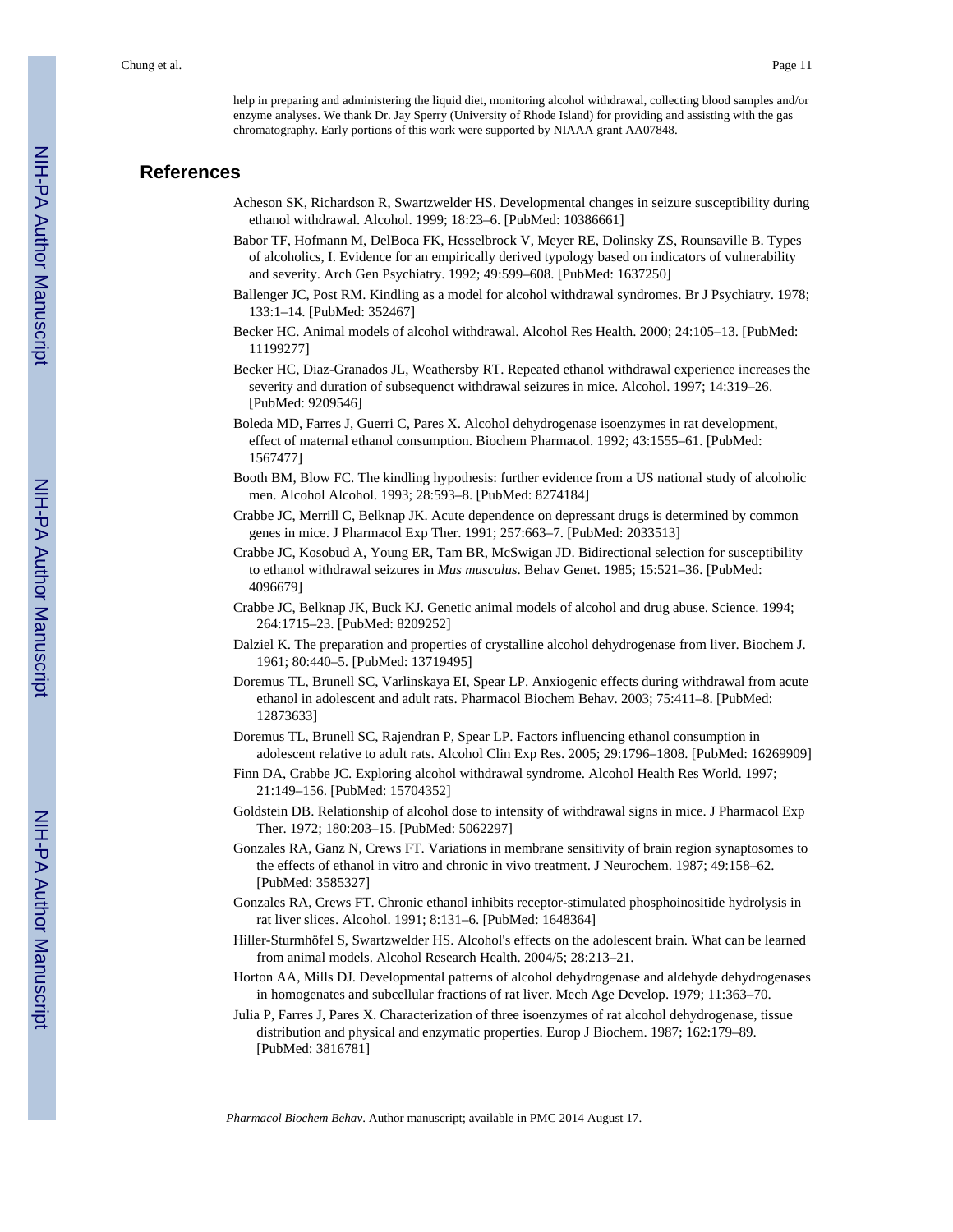- Kalant, H. Absorption, diffusion, distribution and elimination of ethanol: effects on biological membranes. In: Kissin, B.; Begleiter, H., editors. The Biology of Alcoholism Vol.1: Biochemistry. Ridley's Book Bindery Inc; New York: 1971.
- Koivula T, Lindros KD. Effects of long term ethanol treatment on aldehyde and alcohol dehydrogenase activities in rat liver. Biochem Pharmacol. 1975; 24:1937–42. [PubMed: 1212243]
- Kosobud A, Crabbe JC. Ethanol withdrawal in mice bred to be genetically prone or resistant to ethanol withdrawal seizures. J Pharmacol Exp Ther. 1986; 238:170–7. [PubMed: 3723396]
- Lad PJ, Shoemaker WJ, Leffert HL. Developmental changes in rat liver alcohol dehydrogenase. Develop Bio. 1984; 105:526–9. [PubMed: 6383901]
- Lieber CS, DeCarli LM. The feeding of alcohol in liquid diets: two decades of applications and 1982 update. Alcoholism Clin Exp Res. 1982; 6:523–31.
- Lumeng L, Bosron WF, Li TK. Quantitative correlation of ethanol elimination rates *in vivo* with liver alcohol dehydrogenase activities in fed, fasted and food-restricted rats. Biochem Pharmacol. 1979; 28:1547–51. [PubMed: 475866]
- Majchrowicz E. Induction of physical dependence upon ethanol and the associated behavioral changes in rats. Psychopharmacologia. 1975; 43:245–54. [PubMed: 1237914]
- Majchrowicz E. Reversal in central nervous system function during ethanol withdrawal in humans and experimental animals. Fed Proc. 1981; 40:2065–72. [PubMed: 7227562]
- Markwiese BJ, Acheson SK, Levin ED, Wilson WA, Swartzwelder HS. Differential effects of ethanol on memory in adolescent and adult rats. Alcohol Clin Exp Res. 1998; 22:416–21. [PubMed: 9581648]
- Metten, P.; Crabbe, JC. Dependence and withdrawal. In: Deitrich, RA.; Ervin, VG., editors. Pharmacological Effects of Ethanol on the Nervous System. CRC Press; Boca Raton, FL: 1996. p. 269-90.
- Roach MK, Creaven PJ. A micro-method for the determination of acetaldehyde and ethanol in blood. Clin Chim Acta. 1968; 21:275–8. [PubMed: 5673995]
- Ruwe WD, Bauce L, Flemons WW, Veale WL, Pittman QJ. Alcohol dependence and withdrawal in the rat. An effective means of induction and assessment. J Pharmacol Meth. 1986; 15:225–34.
- Silveri MM, Spear LP. Decreased sensitivity to the hypnotic effects of ethanol early in ontogeny. Alcohol Clin Exp Res. 1998; 22:670–6. [PubMed: 9622449]
- Spear LP. The adolescent brain and age-related behavioral manifestations. Neurosci Biobehav Rev. 2000; 24:417–63. [PubMed: 10817843]
- Spear LP. Modeling adolescent development and alcohol use in animals. Alcohol Res Health. 2000; 24:115–23. [PubMed: 11199278]
- Spear LP, Varlinskaya EI. Adolescence: alcohol sensitivity, tolerance and intake. Rec Develop Alcohol. 2005; 17:143–59.
- Sun GY, Huang HM, Chandrasekhar R, Lee DZ, Sun AY. Effects of chronic ethanol administration on rat brain phospholipid metabolism. J Neurochem. 1987; 48:974–80. [PubMed: 3027265]
- Swartzwelder HS, Wilson WA, Tayyeb MI. Differential sensitivity of NMDA receptor-mediated synaptic potentials to ethanol in immature verse mature hippocampus. Alcohol Clin Exp Res. 1995; 19:320–3. [PubMed: 7625564]
- Thinschmidt JS, Walker DW, King MA. Chronic ethanol treatment reduces the magnitude of hippocampal LTD in the adult rat. Synapse. 2003; 48:189–97. [PubMed: 12687638]
- Varlinskaya EI, Spear LP. Acute ethanol withdrawal (hangover) and social behavior in adolescent and adult male and female rats. Alcohol Clin Exp Res. 2004; 28:40–50. [PubMed: 14745301]
- Victor M, Brausch C. The role of abstinence in the genesis of alcoholic epilepsy. Epilepsia. 1967; 8:1– 20. [PubMed: 4961509]
- Webb B, Burnett PW, Walker DW. Sex differences in ethanol-induced hypnosis and hypothermia in young Long-Evans rats. Alcohol Clin Exp Res. 2002; 26:695–704. [PubMed: 12045479]
- White AM, Swartzwelder HS. Age-related effects of alcohol on memory and memory-related brain funcion in adolescents and adults. 2005; 17:161–76.
- Witt ED. Mechanisms of alcohol abuse and alcoholism in adolescents: a case for developing animal models. Behav Neur Bio. 1994; 62:168–77.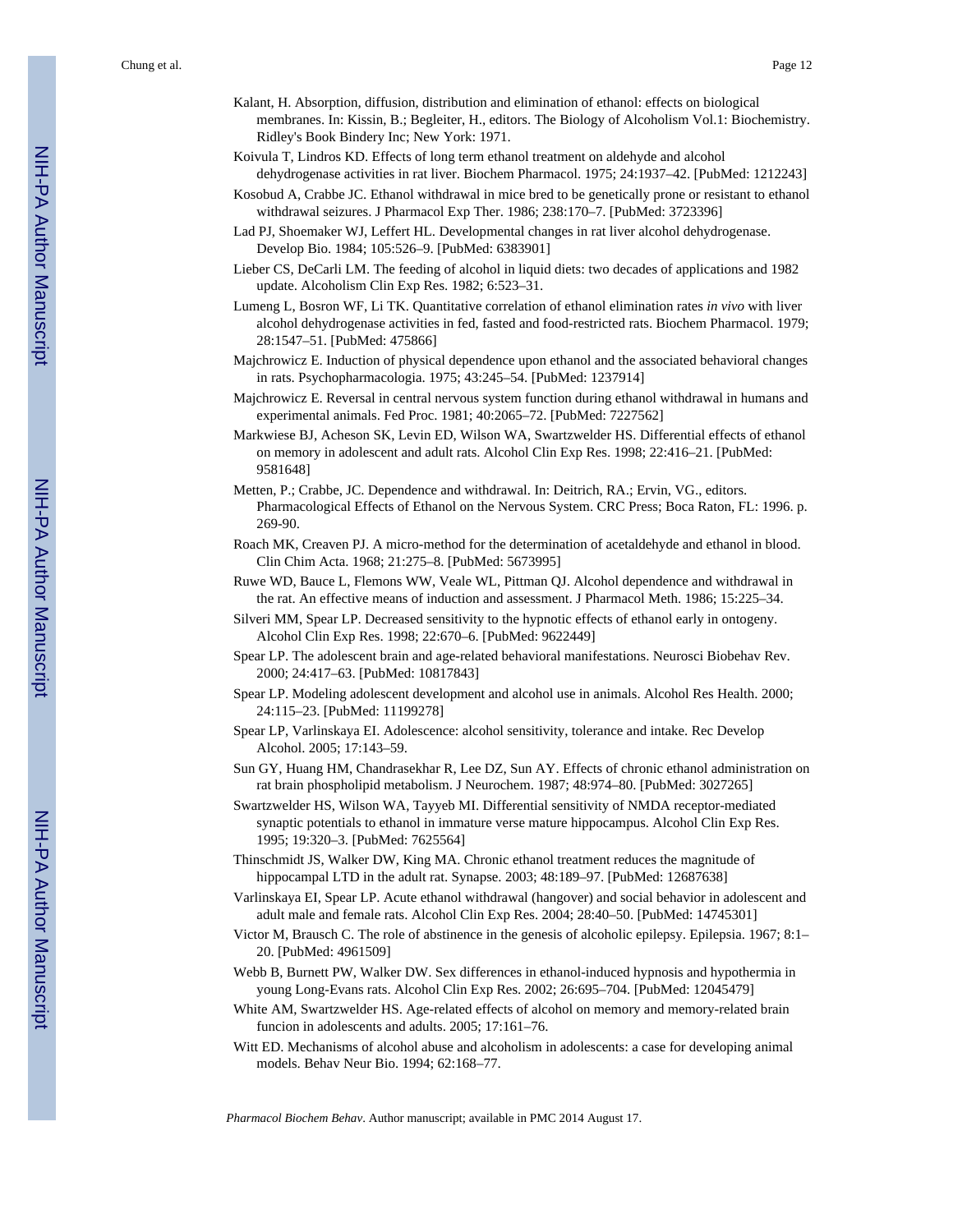

#### **Figure 1.**

Fequency of withdrawal seizures were determined to assess alcohol withdrawal severity in rats fed alcohol as part of an ethanol-containing liquid diet starting at different postnatal ages (P). After periods of 2, 3 or 5 weeks of alcohol consumption, ethanol consumption was terminated and animals were assessed for escalating stereotypic pattern of induced hyperreflexia, running episodes and convulsive seizures with relatively mild handling. Rats began alcohol consumption within specific age ranges: P23-27 (N=30), P35-45 (N=30) and P65-97 (N=15) and withdrawal severity was assessed after the specified number of weeks consuming the ethanol-containing diet. For comparison, frequency of withdrawal seizures was also determined for P35 SD rats (N=12).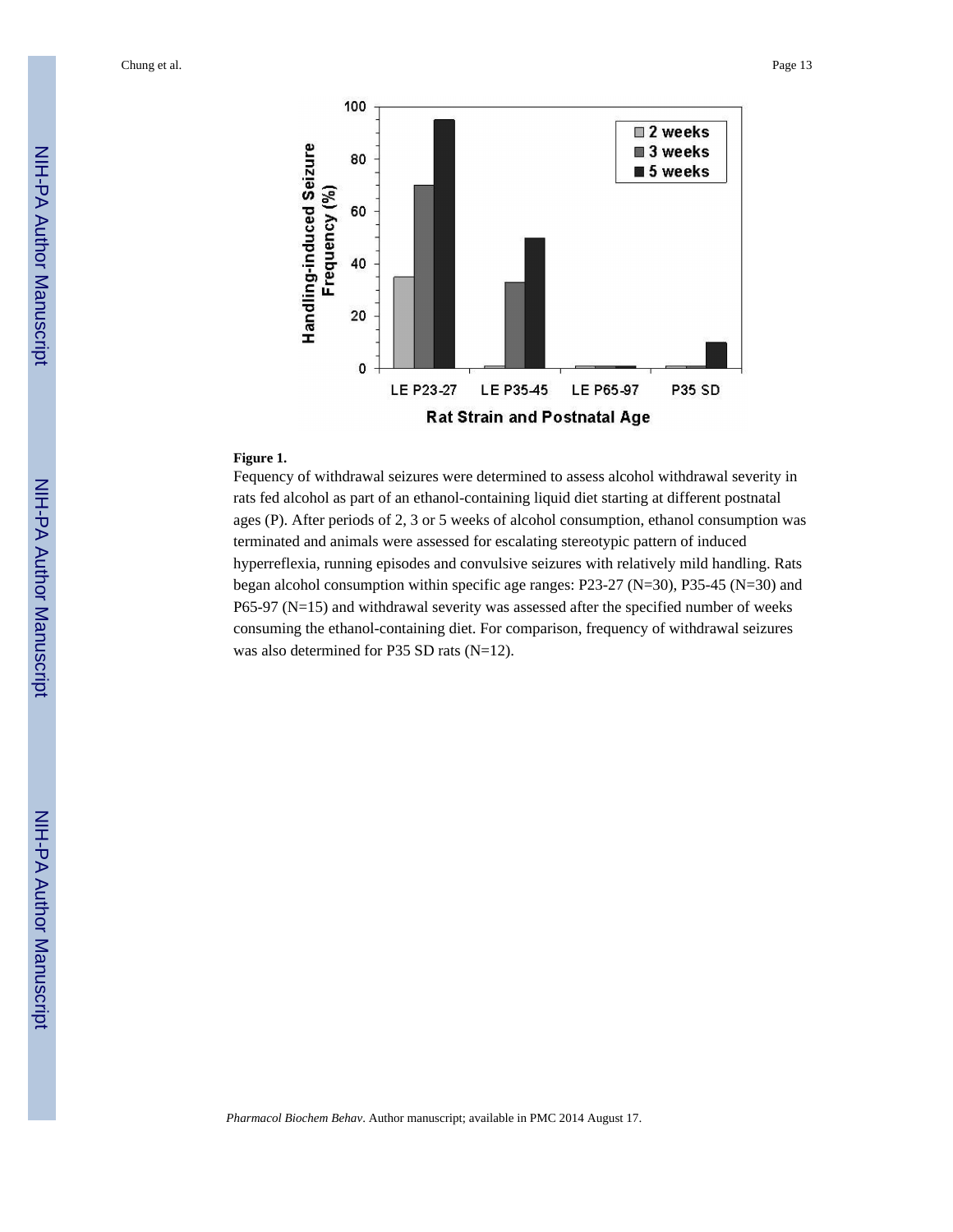

## **Figure 2.**

Average alcohol consumption (g ethanol per day) was determined and normalized per body weight (kg). Results are means±SEM and the age indicated represents the age at which the rat cohort began alcohol consumption. \*Alcohol consumption for adult LE rats was significantly lower than that of LE juveniles ( $p<0.001$ ) and LE adolescents ( $p<0.01$ ). There was no significant difference in consumption between adolescent LE rats and adolescent SD rats.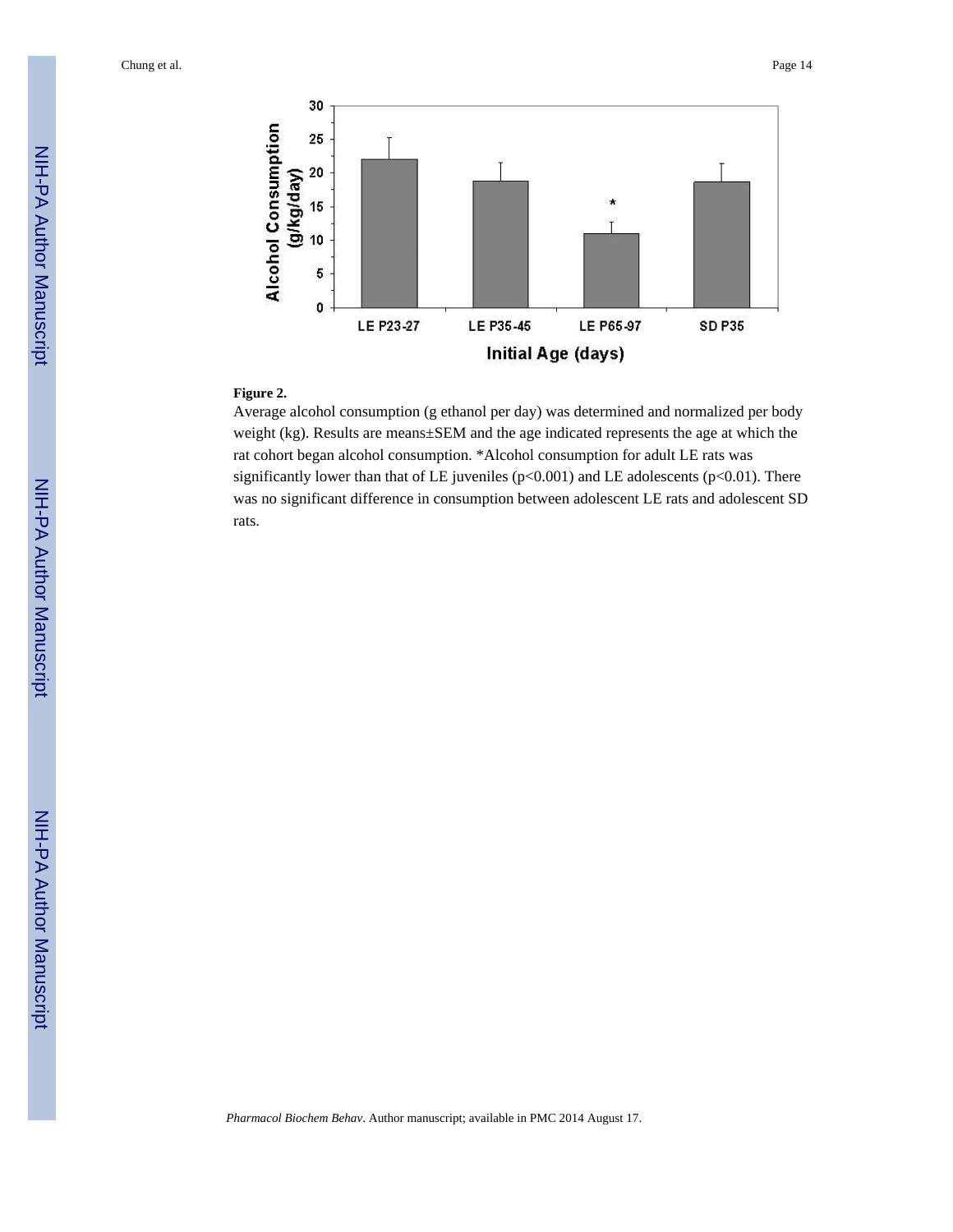

# **Figure 3.**

Average alcohol consumption (g ethanol per day) was determined and normalized per body weight (kg) for LE rats starting alcohol consumption at either P25 (circles) or P90 (squares). Results are means±SEM (N=8-10). Time zero represents the day alcohol consumption began and results are presented by week after alcohol consumption began. Rats that began consumption at P25 had significantly higher (p<0.001) levels of normalized consumption at each time point compared to the consumption of rats that began consumption at P90.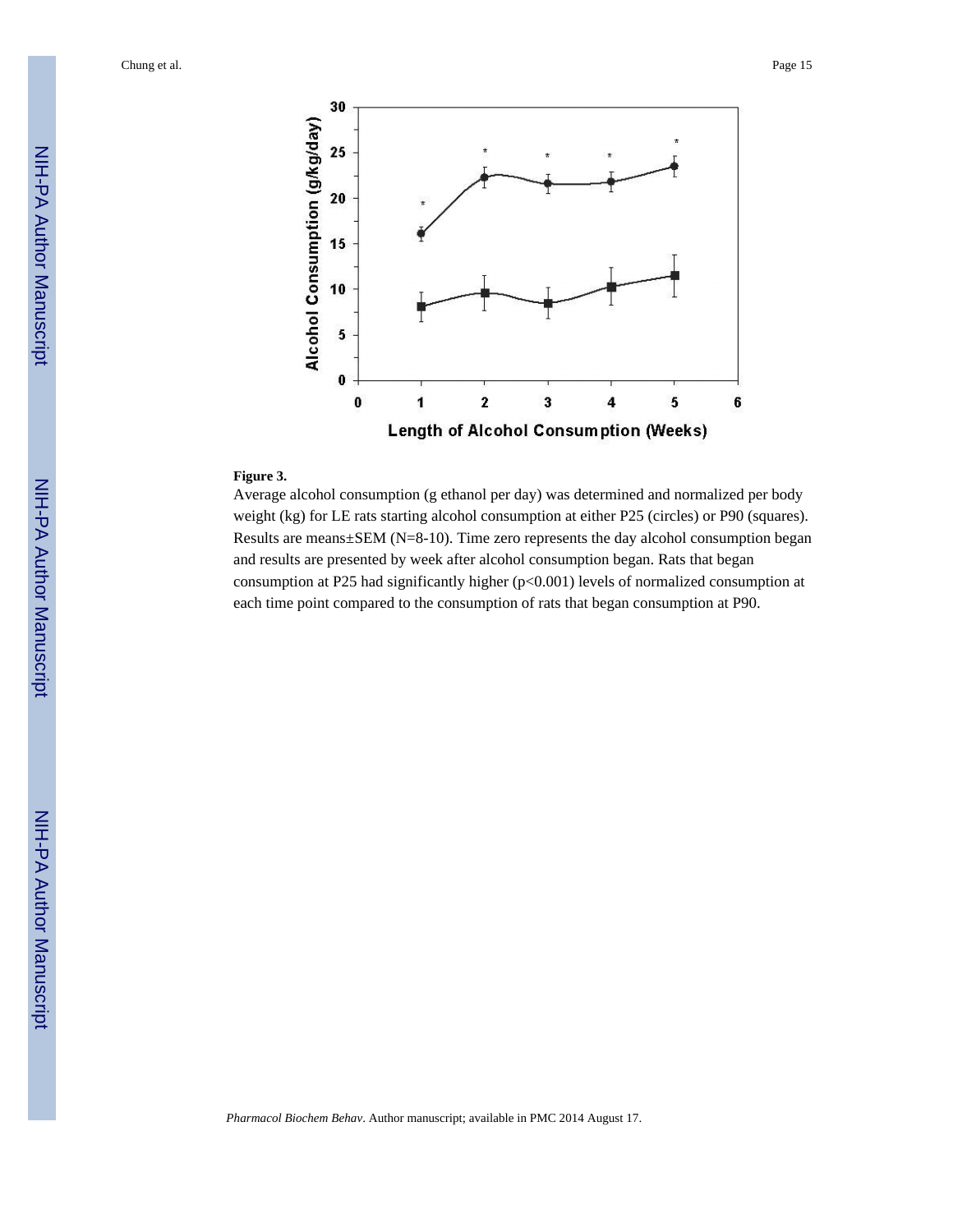

# **Figure 4.**

Mean blood ethanol concentrations (BEC) of ethanol-naïve juvenile (circles) and young adult (squares) LE rats following a single injection with ethanol (2.5g/kg body weight, ip). Blood was collected from the tail vein at various times after injection and analyzed by gas chromatography to determine the ethanol concentration. Values represent the mean±SEM. Juvenile rats (N=18) had significantly lower (p<0.01) BEC than the adults (N=12) at each time point.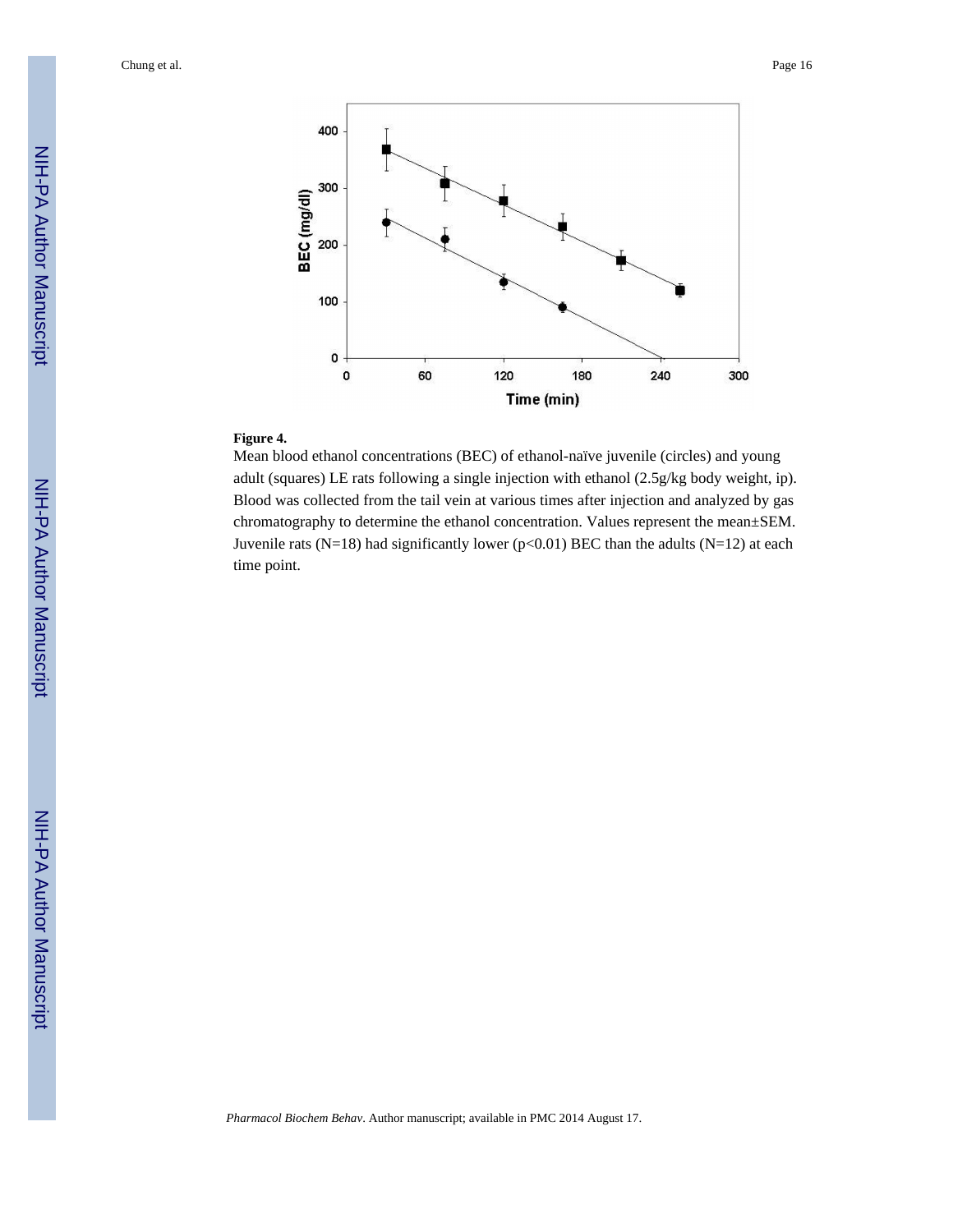

# **Figure 5.**

Mean intoxication scores of ethanol-naïve juvenile (circles) and young adult (squares) LE rats after injection with ethanol (2.5g/kg body weight, ip). Values represent means±SEM. Adults (N=12) had significantly higher ( $p<0.01$ ) intoxication scores than juveniles (N=18) at each time point.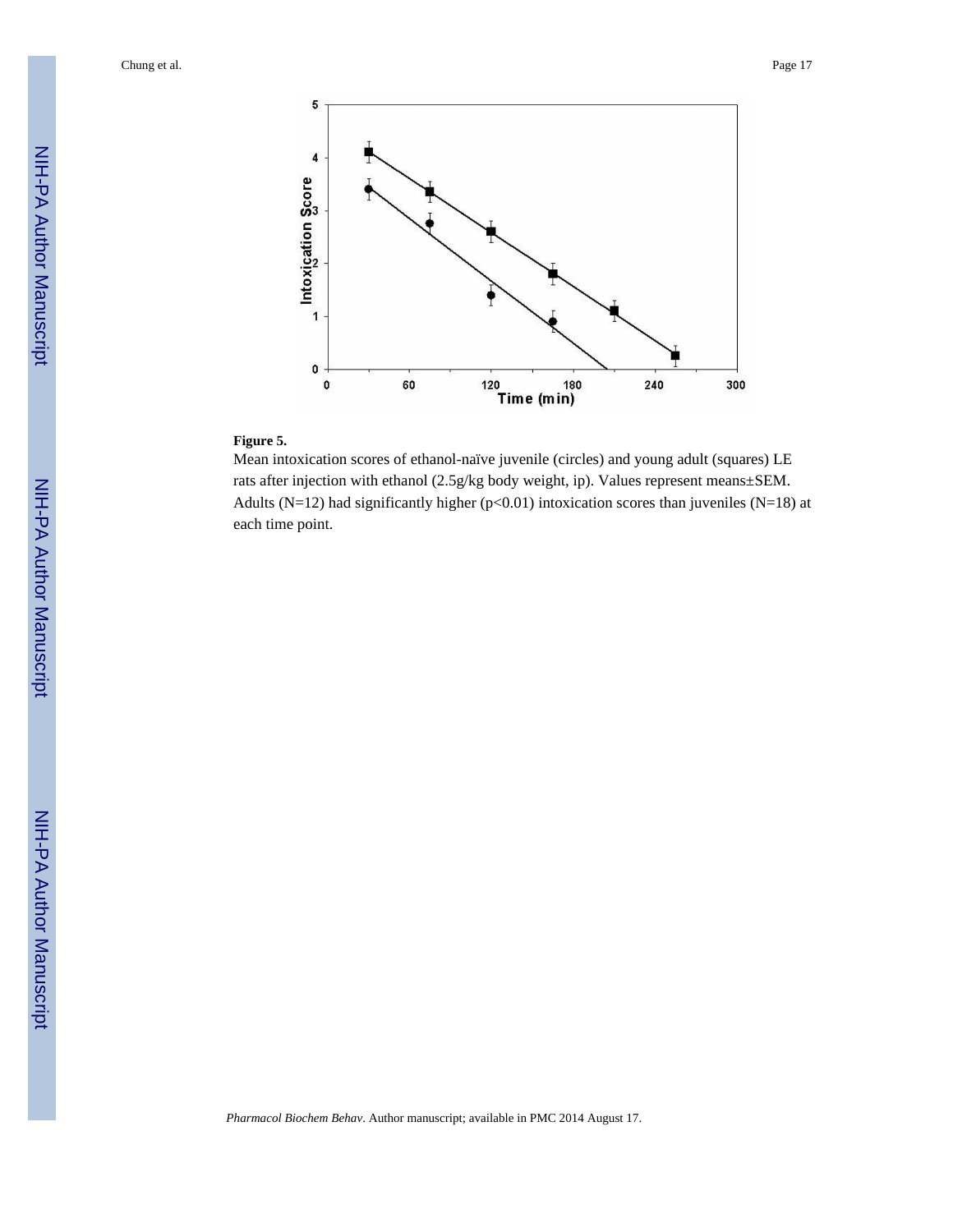#### **Table 1**

Effects of chronic alcohol consumption on body weight

|             | Body Weight (g) |            |             |                           |
|-------------|-----------------|------------|-------------|---------------------------|
|             | Pair-fed        |            | Ethanol-fed |                           |
| Strain, Age | Initial         | Final      | Initial     | Final                     |
| LE, P25     | $59 + 3$        | $164+9$    | $61 + 4$    | $138 \pm 5$ <sup>*</sup>  |
| LE, P35     | $115 + 3$       | $240 + 5$  | $115 + 2$   | $191+15$ <sup>*</sup>     |
| LE, P90     | $344 + 17$      | $509 + 25$ | $350+12$    | $422+14$ <sup>*</sup>     |
| SD, P35     | $105 + 8$       | $230+18$   | $107 + 7$   | $197 \pm 12$ <sup>*</sup> |

Results are presented for one representative series of Long-Evans (LE) and one age of Sprague-Dawley (SD) rats weighed before (Initial) and then after being maintained on an ethanol-containing diet (Ethanol-fed) or a control diet (Pair-fed) for 5 weeks. The postnatal (P) age (days) indicated is the age at which the rats began consuming the ethanol-containing diet. Values are mean±SD (N=6).

*\** Comparison of final weights between ethanol-fed and pair-fed rats showed that ethanol-fed rats in each age group weighed significantly less than the corresponding pair-fed control rats (p<0.01 for P25 LE and p<0.001 for P35 LE, P90 LE and P35 SD).